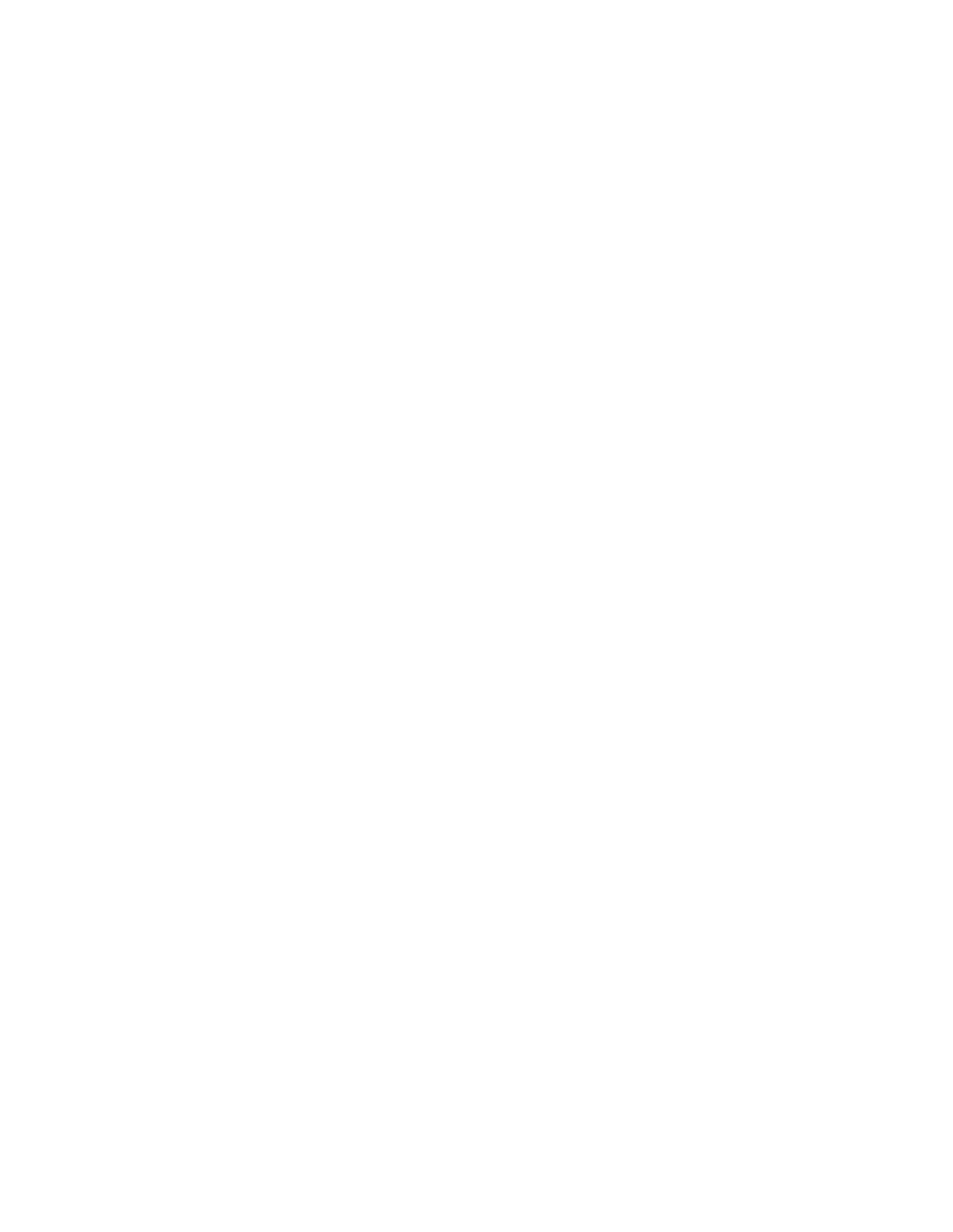# **Copyrights, Notices, and Trademarks**

© 2004 – 2006 Molecular Devices Corporation. All rights reserved. Printed in the U.S.A.

Information in this document is subject to change without notice and does not represent a commitment on the part of Molecular Devices Corporation. The software described in this document, including information contained in any databases, is furnished under a license agreement and may be used or copied only in accordance with the terms of the agreement. It is illegal to copy the software, except as specifically allowed in the license agreement. No part of this manual may be reproduced or transmitted in any form or by any means, electronic or mechanical, including photocopying and recording, for any purpose, without the express written permission of Molecular Devices Corporation.

MetaMorph and ImageXpress are registered trademarks and Discovery-1, MetaXpress, MDCStore and ImageXpress Micro are trademarks of Molecular Devices Corporation.

All other trademarks are the property of their respective owners.

#### **Disclaimer**

Molecular Devices Corporation reserves the right to change its products and services at any time to incorporate technological developments. This user guide is subject to change without notice.

Although this user guide has been prepared with every precaution to ensure accuracy, Molecular Devices Corporation assumes no liability for any errors or omissions, nor for any damages resulting from the application or use of this information.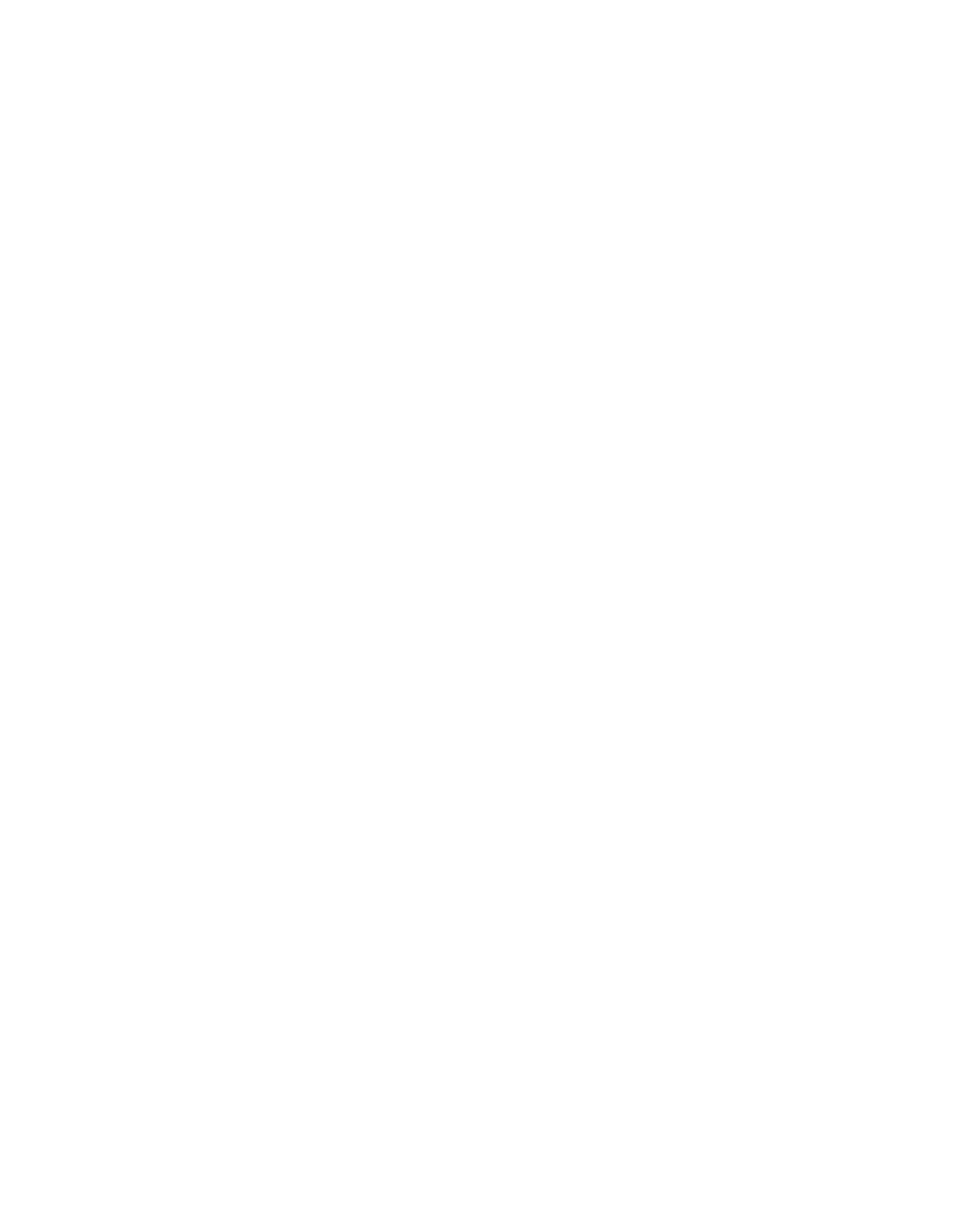# **Table of Contents**

| $3 - 3$ |
|---------|
|         |
|         |
|         |
|         |
|         |
|         |
|         |
|         |
|         |
|         |
|         |
|         |
|         |
|         |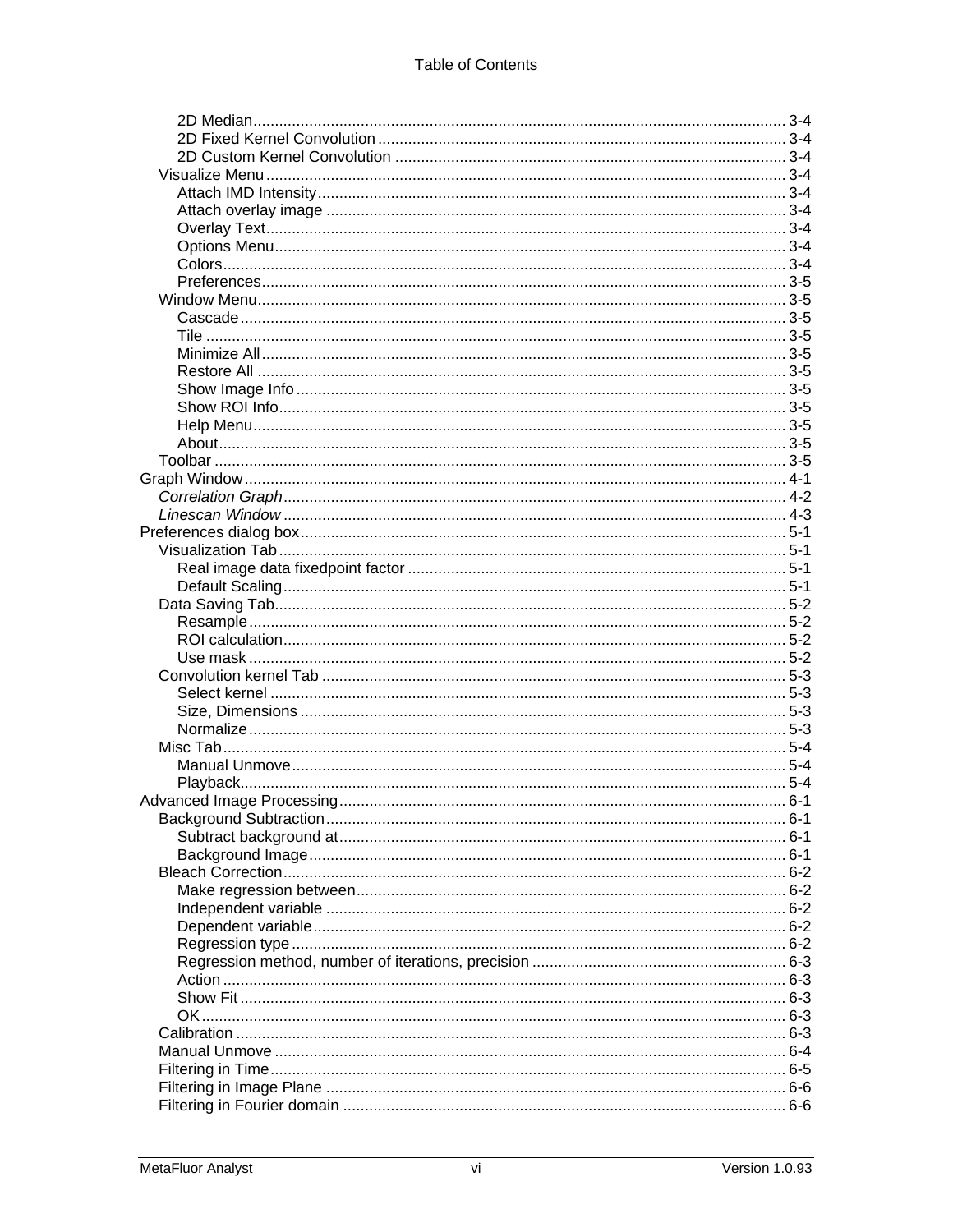| հ-7 |
|-----|
|     |
|     |
|     |
|     |
|     |
|     |
|     |
|     |
|     |
|     |
|     |
|     |
|     |
|     |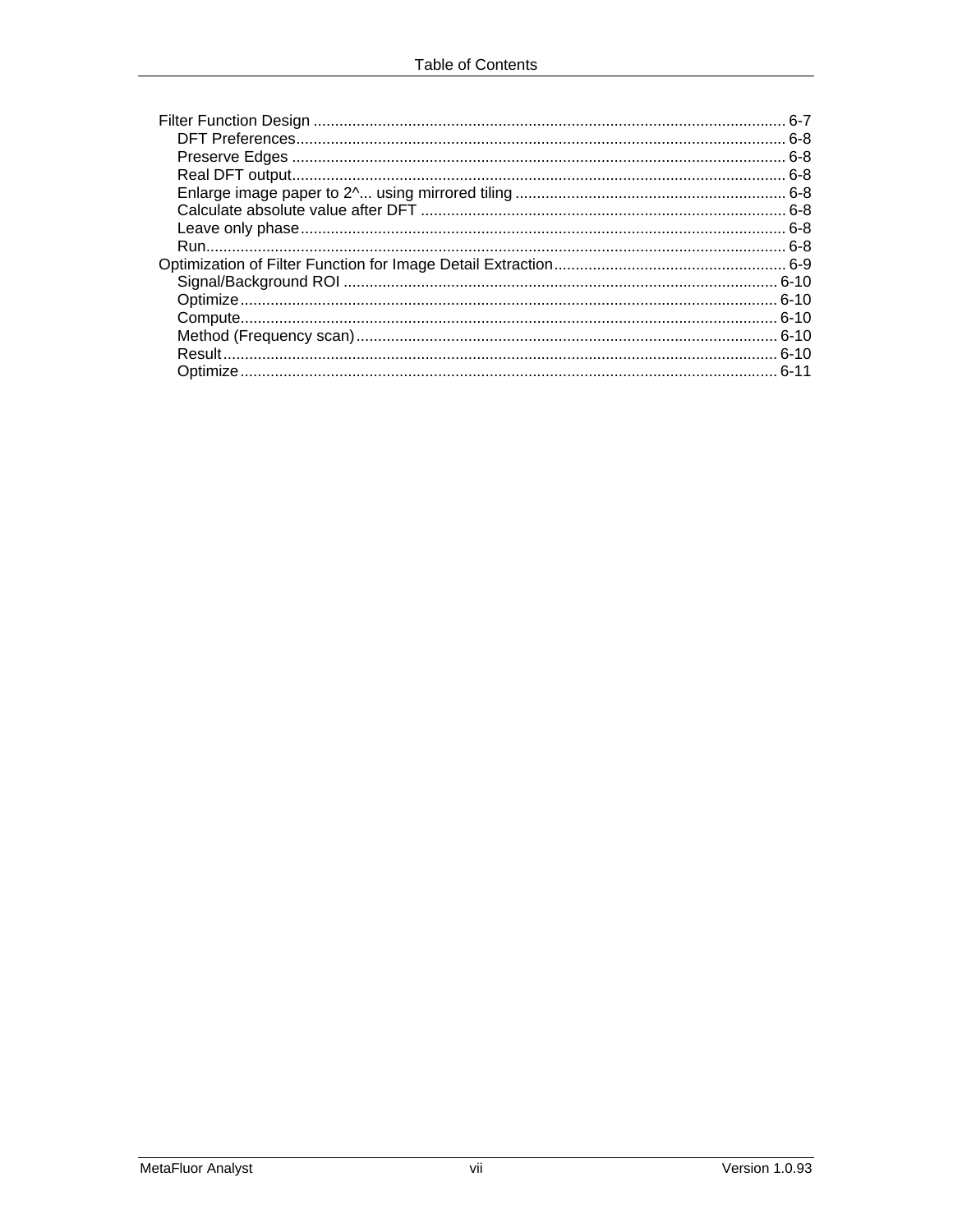# <span id="page-7-0"></span>**Chapter 1 MetaFluor Analyst Overview**

MetaFluor Analyst was designed for high throughput, routine work with ratiometric and non-ratiometric fluorescent dyes. It enables fast loading of image sequences, convenient region of interest (ROI) drawing, and fast plot extraction. Other features of MetaFluor Analyst include:

- Background subtraction
- Ratio and DF/F calculation with calibration
- **Bleach correction**
- Temporal smoothing
- Image plane filters including Fourier domain filtering, which enables selective measurement of mitochondrial derived fluorescence.

The main window of MetaFluor Analyst contains the workplace, the menu, and the toolbar. On the workplace unlimited number of Image Windows and graphs can be present simultaneously. The software is controlled by the user through the menu system: using the main menu and toolbar of the main window, while certain functions can be accessed by right-clicking active windows.

Experiments, or image sequences, created in MetaFluor are opened in image windows. Image windows contain each frame of an image sequence in sequential order. Each Image Window displays one wavelength of a measurement. If an experiment file (\*.inf) contains more than one wavelength, each wavelink sequence is opened in a separate image window. These image windows are automatically linked together — linked image windows share ROIs and can be processed together (for example parallel filtering, truncating, ratio calculation, overlaying, IMD coloring).

# <span id="page-7-1"></span>**Using this Guide**

The following sections provide information and instructions on using MetaFluor Analyst:

| <b>Section 1</b> | <b>Introduction</b> provides an overview of the functionality of MetaFluor<br>Analyst, as well as hardware requirements.   |
|------------------|----------------------------------------------------------------------------------------------------------------------------|
| <b>Section 2</b> | <b>Image Window</b> provides an overview of Image Window features.                                                         |
| <b>Section 3</b> | <b>Menu Commands and Toolbar</b> contains descriptions of the Menu and<br>toolbar commands available in MetaFluor Analyst. |
| <b>Section 4</b> | <b>Graph Window</b> explains how to use the graphing and charting features of<br>MetaFluor Analyst.                        |
| <b>Section 5</b> | <b>Preferences</b> explains how to use set default preferences to use in<br>MetaFluor Analyst.                             |
| Section 6        | <b>Advanced Image Processing details advanced filtering and processing</b><br>techniques available in MetaFluor Analyst.   |

# <span id="page-7-2"></span>**Hardware Requirements**

| <b>Operation</b><br>system | Microsoft Windows 9X, NT, 2000 (NT or 2000 recommended)                                                                    |  |  |
|----------------------------|----------------------------------------------------------------------------------------------------------------------------|--|--|
| <b>Hardware</b>            | Hard drive space 10 MB (for executable with all dlls)<br><b>CPU</b> Pentium class<br>Memory-256MB recommended<br>$\bullet$ |  |  |
| Video                      | True color (24 or 32 bit; high resolution recommended)                                                                     |  |  |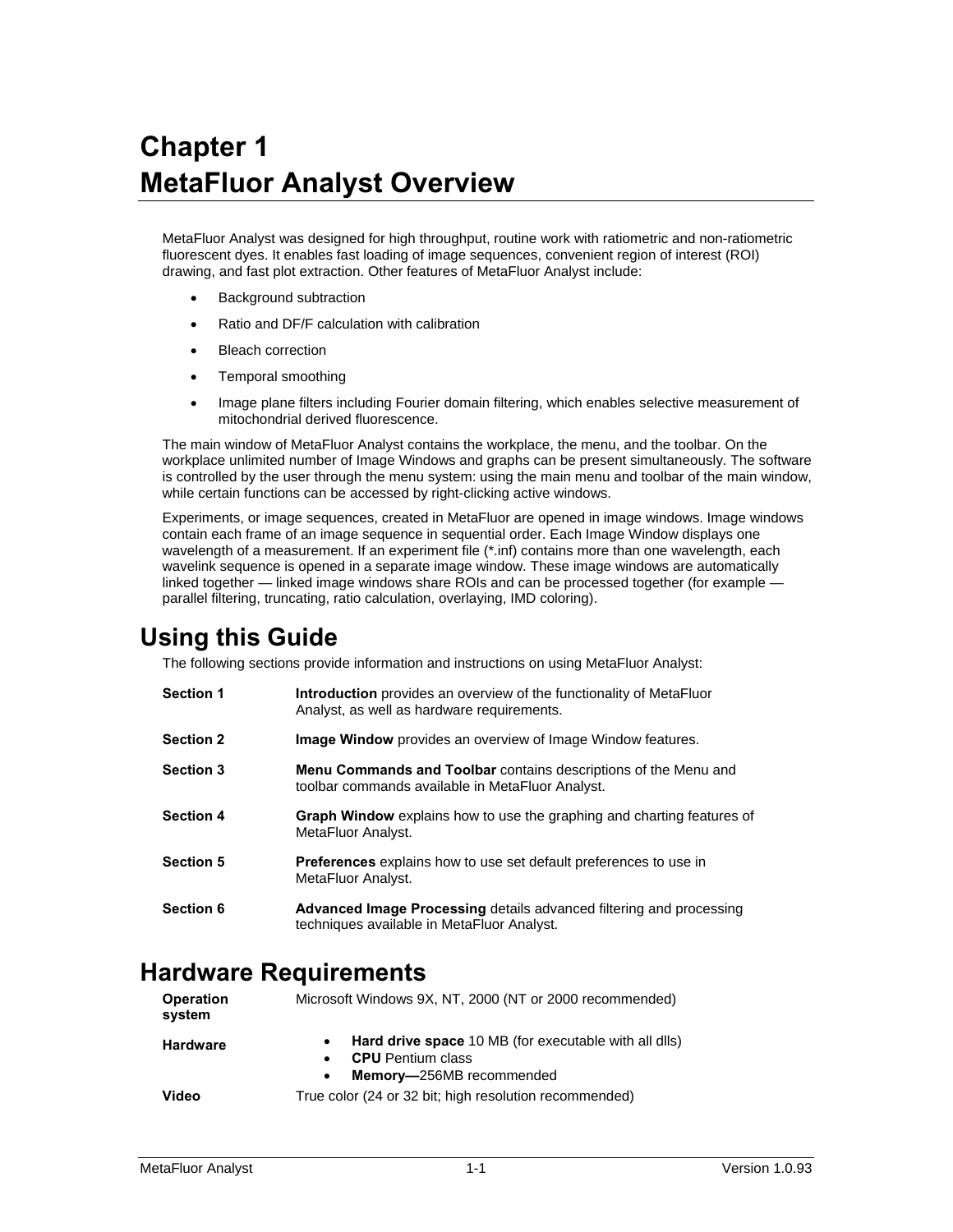# <span id="page-8-0"></span>**Chapter 2 Image Window**

Experiments, or image sequences, created in MetaFluor are opened in image windows. Image windows contain each frame of an image sequence in sequential order. Each Image Window displays one wavelength of a measurement. If an experiment file (\*.inf) contains more than one wavelength, each wavelink sequence is opened in a separate image window. These image windows are automatically linked together — linked image windows share ROIs and can be processed together (for example parallel filtering, truncating, ratio calculation, overlaying, IMD coloring).

A sample Image Window is shown below:



# <span id="page-8-1"></span>**Image Window Features**

### <span id="page-8-2"></span>Intensity Scalebar

Displays the intensity levels of the selected frame. Right-click within the Intensity Scalebar to choose from the following options:

- •Copy ScaleBar to Clipboard copies a bitmap of the Intensity Scalebar to the clipboard.
- •Grayscale displays the image in grayscale.
- •Pseudocolor displays the image with an arbitrarily assigned color display.
- •IMD color displays the image in Intensity Modulated Display (IMD) mode. IMD color is only available with IMD images.

### <span id="page-8-3"></span>Play/Pause Button

Press to start playback of image sequence. Press again to pause. Playback is looped back at the end.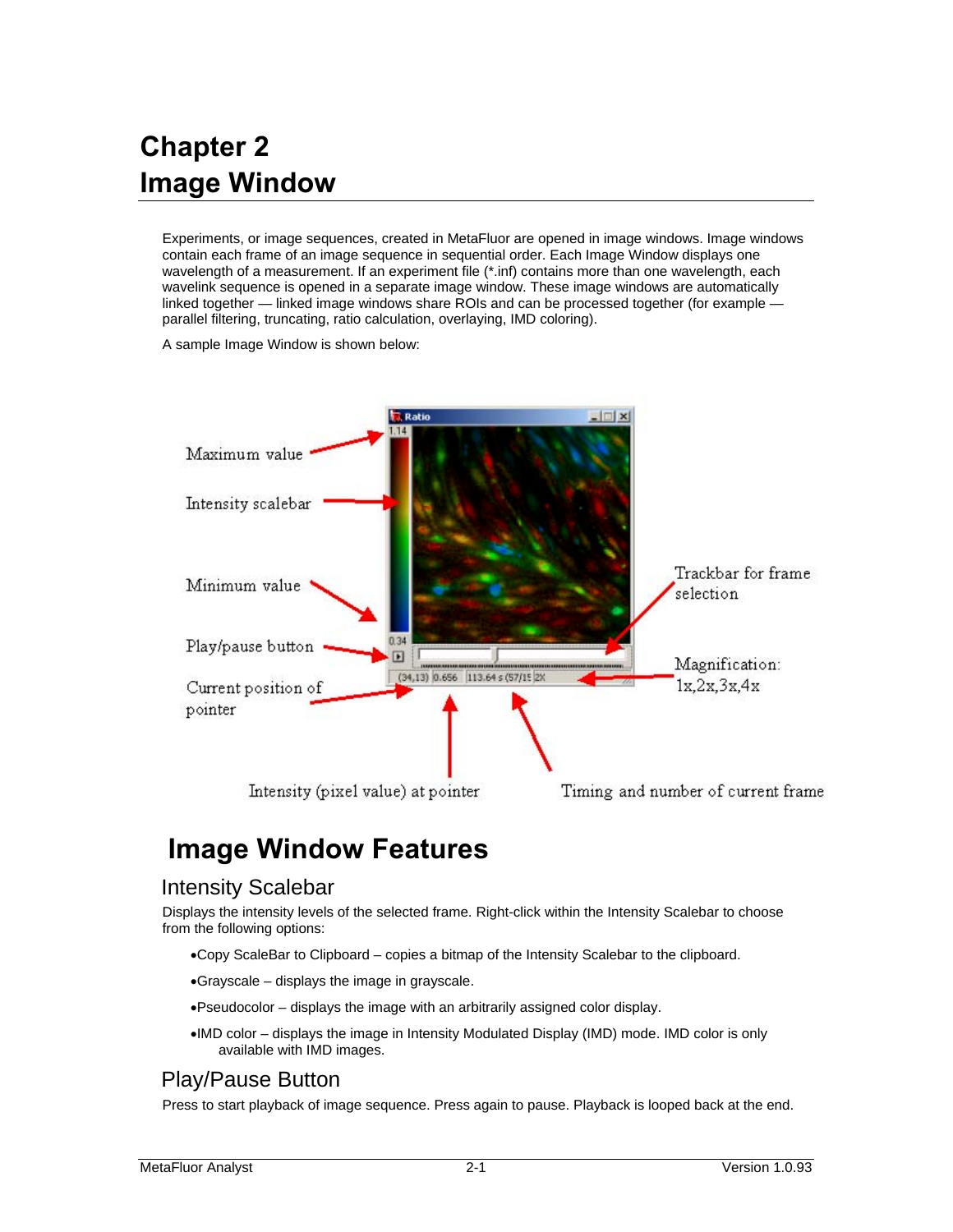Set the playback frame rate in the Misc tab of the Preferences dialog box .

#### <span id="page-9-0"></span>**Trackbar**

To move between frames, drag the slider on the trackbar, use the scroll button on your mouse, or press the arrows keys on your keyboard.

#### <span id="page-9-1"></span>Image

Right-click within an image to choose from the following options:

- •Zoom Select from the following magnification levels: 1x, 2x, 3x, or 4x
- •Gradient Select from the following image colors: grayscale, red, blue, green, or IMD coloring. IMD color is only available with IMD images.
- •Set Scaling Opens Set Scale dialog box.
- •Attach IMD Intensity Opens the Attach IMD Intensity dialog box.
- •Attach overlay image Opens the Attach overlay image dialog box.
- •Overlay Text Opens the Overlay Text dialog box.
- •Copy image Copies bitmap of image to the clipboard.
- •Copy image with all ROIs Copies bitmap of image to the clipboard with ROIs included.
- •Show image info Shows image information of the active image. The image information can be edited, copied, and pasted into \*.ia files.
- •Erase ROI Deletes active ROIs.
- •Erase all ROIs Deletes all ROIs.

# <span id="page-9-2"></span>**Working with the Image Window**

# <span id="page-9-3"></span>Opening an Image

Image windows contain each frame of an image sequence in seqencial order. Each Image Window displays one wavelength of a measurement. If an experiment file (\*.inf) contains more than one wavelength, each wavelink sequence is opened in a seperate image window. These image windows are automatically linked together — linked image windows share ROIs and can be processed together (for example —parallel filtering, truncating, ratio calculation, overlaying, IMD coloring). There can be multiple sets of linked Image Windows in the workplace.

The timing of the measurement is loaded from the \*.inf file. If this file contains zero clock, then only the images after the last zero clock are loaded. If only one wavelength is loaded, the recording time saved in the image is taken as the timing of the measurement, with the first frame as t=0s. A timing of 1 frame per second is assumed during bitmap import.

New Image Windows can be created by duplicating an active one using the *Duplicate Image Window*  command in the Edit menu. If the duplicate is linked to the original, it will inherit any existing ROIs. This command is useful to create a backup of an experiment before doing any image processing.

The contents of an Image Window (with ROIs and image information) can be saved into and loaded from the MetaFluor Analyst format (\*.ia). This format does not support multiple wavelength — each wavelength must be saved separately.

The pixel values of an image sequence are stored as 16-bit signed integer values (range: -32768 – 32767). Image Windows can be switched into fixed point real mode using the *Convert to* command in the Calculate menu. This command stores images as 16 bit signed integer values, but they display as real values in a range of –32768/factor – 32767/factor, with 1/factor precision. The image is automatically switched to real mode during certain calculations, like DF/F, ratio. For best results, the factor of fixed point real image storage has to be optimally set in the *Preferences* dialog box according to the dynamic range of calculations. All functions work on both integer and real values.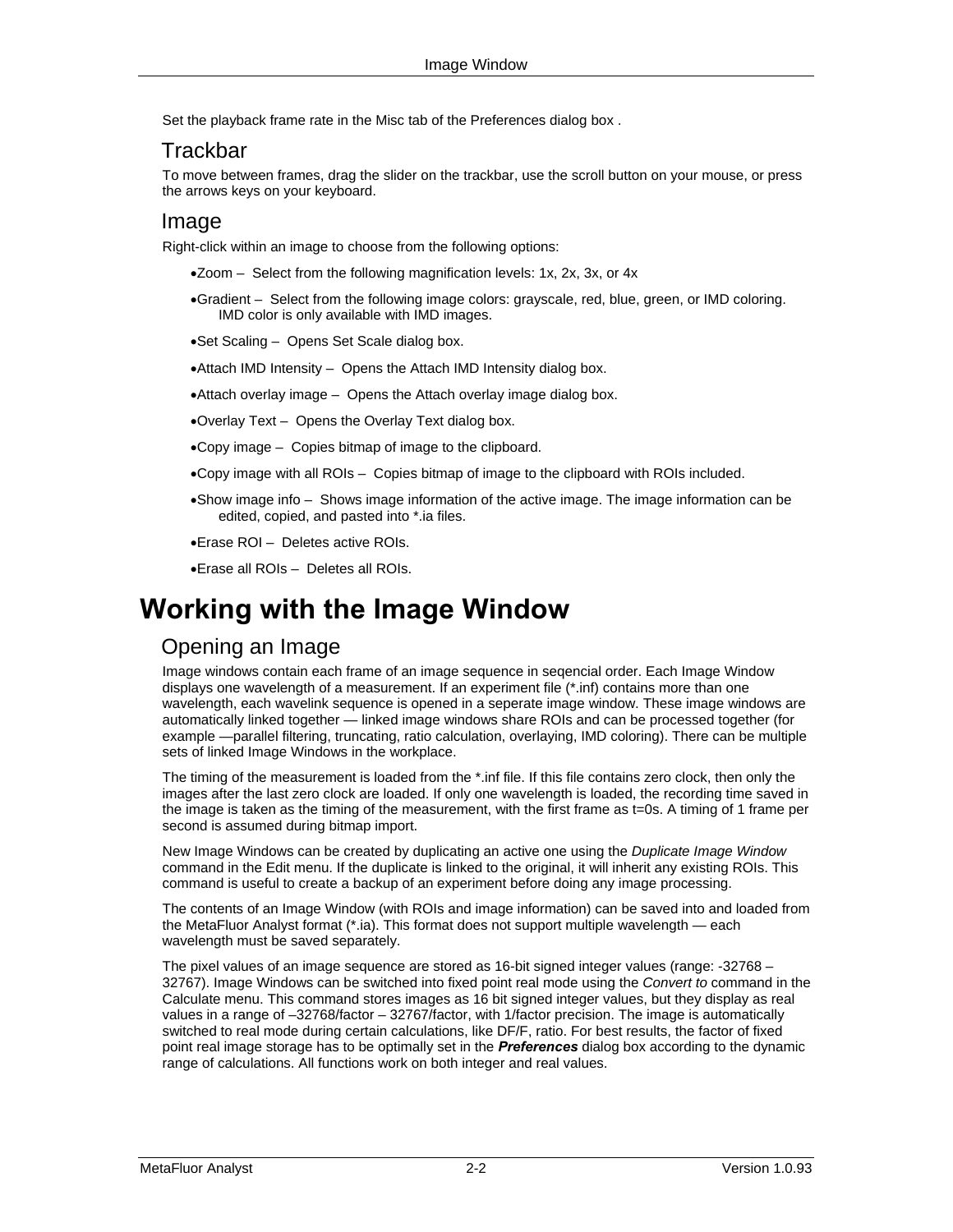#### <span id="page-10-0"></span>Visualization

The Image Window shows the first frame of the image sequence by default. The intensity of the image is shown by the intensity scalebar at the left side of the image. The pixel intensities between a minimum and maximum value are translated to the colors of the scalebar linearly if the image is displayed in color. These values are indicated above and below the scalebar, and can be changed using the *Set Scaling* command in the edit menu.

#### **Set Scaling Command**

| <b>Set Scaling</b>                    |               |  |  |
|---------------------------------------|---------------|--|--|
| Select type of scaling:               |               |  |  |
| C Automatic scale at Percentile       |               |  |  |
| Min: 1.00                             | Max: 99.00    |  |  |
| $\Box$ Scale each frame independently |               |  |  |
| C Fixed Vaule                         |               |  |  |
| Min: 245.000                          | Max: 1643.000 |  |  |
|                                       | Cancel        |  |  |

*Automatic scale at percentile*: calculates the minimum and maximum values of intensity scalebar from the histogram of image series taking intensities at the given percentiles.

**Scale each frame independently:** the histogram and percentiles are calculated for each frame, instead of the whole image series.

*Fixed value*: Scales intensity between the entered minimum and maximum values.

Intensity scaling and coloring also have default values for the following conditions: loaded image (normal image), ratio, and DF/F image. These default values can be set in the Preferences dialog box. For example, setting the default intensity scaling and coloring of radiometric Image Windows to certain fixed values can assure that different image sequences will appear in comparable coloring in routine work.

The content of a linked Image Window can be overlaid onto the active window one using the *Attach Overlay Image* command in the Visualize menu. The overlay frame from the linked image is always the same corresponding frame as the active window.

During overlaying, the image shows its original gradient and intensity values, so it does not affect stored pixel values or ROI averages.

The Intensity Modified Display (IMD) technique helps discrimination of objects in the image after ratio or DF/F calculation. If IMD coloring is enabled, the hue of the pixel is determined from the scaled pixel intensity value of the given Image Window and the brightness is determined by the attached IMD intensity image. The result of a ratio calculation automatically appears IMD colored, with the intensity (brightness) values derived from the average of the numerator and the denominator. IMD coloring can also be set up by manually attaching an IMD intensity image using the *Attach IMD Intensity* command in the Visualize menu. Use the following steps to produce an IMD colored DF/F image:

1Duplicate an image using the *Duplicate* command in the Edit menu.

2Use the *DF/F* command in the Calculate menu on the duplicated image.

3Attach the original image as an IMD intensity using the *Attach IMD Intensity* command in the Visualize menu.

IMD coloring can be switched off by setting the *Gradient* in the popup menu of the Image Window to any other value. IMD coloring does not affect stored pixel values or ROI averages.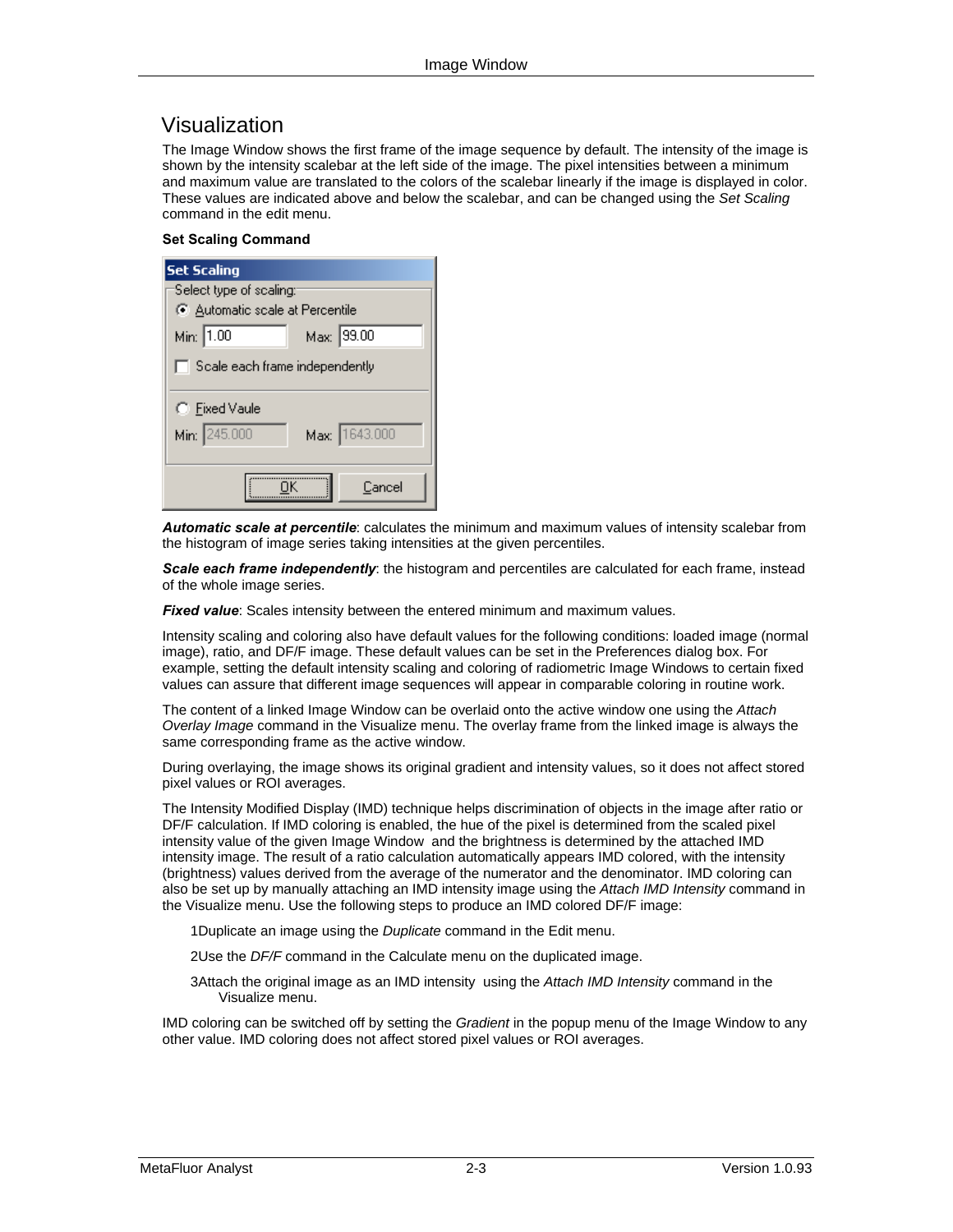#### **Overlay Text Command**

| <b>Overlay Text</b>         |      |                    |          |
|-----------------------------|------|--------------------|----------|
| Image time and frame:       |      |                    |          |
| $\overline{\vee}$ Show time | Type | Justification:     |          |
|                             | 10 s | left               | Eont     |
| At X: (%) 0.00              |      | $Y: (2)$ 0.00      | position |
| Show frame number           |      | Justification:     |          |
|                             |      | left               | Font     |
| At $\chi$ : (%) 0.00        |      | $Y: (2) \,   0.00$ | position |
|                             |      |                    |          |

Use the *Overlay Text* command in the Visualize menu to print the frame number and frame time on the image. The numbers are formatted using the *Type* and *Justification* combo boxes and the *Font* button. The position of the numbers can be set in  $X$  (%) and Y (%) fields. If the Image Window is resized, then the absolute positions of the overlaid text do not change.

#### <span id="page-11-0"></span>Image processing

Image processing functions are accessed through menu commands and the Toolbar. If an image processing command involves more than one wavelength of an experiment (i.e. Multiple Image Windows), then the Image Window to process can be chosen from the list of Image Windows linked to the active window. The results of the command will overwrite the original image sequences, except for ratio calculation, where the result appears in a new window. If the original image is needed later, then duplicate it before processing using the *Duplicate* command in the Edit menu.

### <span id="page-11-1"></span>ROI drawing

Use the ROI Region of Interest toolbar commands to edit regions of interest on the active image. Select linear or area ROI editing from the toolbar then click and drag on the image to create a ROI. Double-click to set the ROI. The ROIs are visible and can be edited in any linked Image Windows. To move a ROI, select the ROI arrow button on the toolbar, then click and drag the ROI. You can also use the ROI tools to copy, paste, or delete the active ROI. Selecting or deleting a ROI also selects or deletes the corresponding plot if a Graph Window is present; deleting the plot deletes also the corresponding ROI.

### <span id="page-11-2"></span>Data Evaluation

Use the Plot command in the Calculate menu to calculate a graph from the average of ROIs on a selected image. Other data evaluation commands included Correlation plot, Advanced plot/ pixelwise deviation, and Linescan Window. These commands are performed on the active ROI and running any of these commands will automatically refreshed any Image Window content including ROI settings. The color of each ROI is represented by the same color on a graph.

# <span id="page-11-3"></span>Setting the linkage of Image Windows

Opening a multi-wavelength MetaFluor experiment in MetaFluor Analyst opens a set of linked Image Windows that are processed simultaneously. You can also manually link Image Windows to enable them to be processed simultaneously using the *Set Linkage* command in the Edit menu. You can link separately loaded or imported Image Windows, if they have the same size and numbers of frames. Image Windows can be duplicated with or without their links using the *Duplicate* command in the Edit menu. There can be multiple sets of linked Image Windows on the Workplace.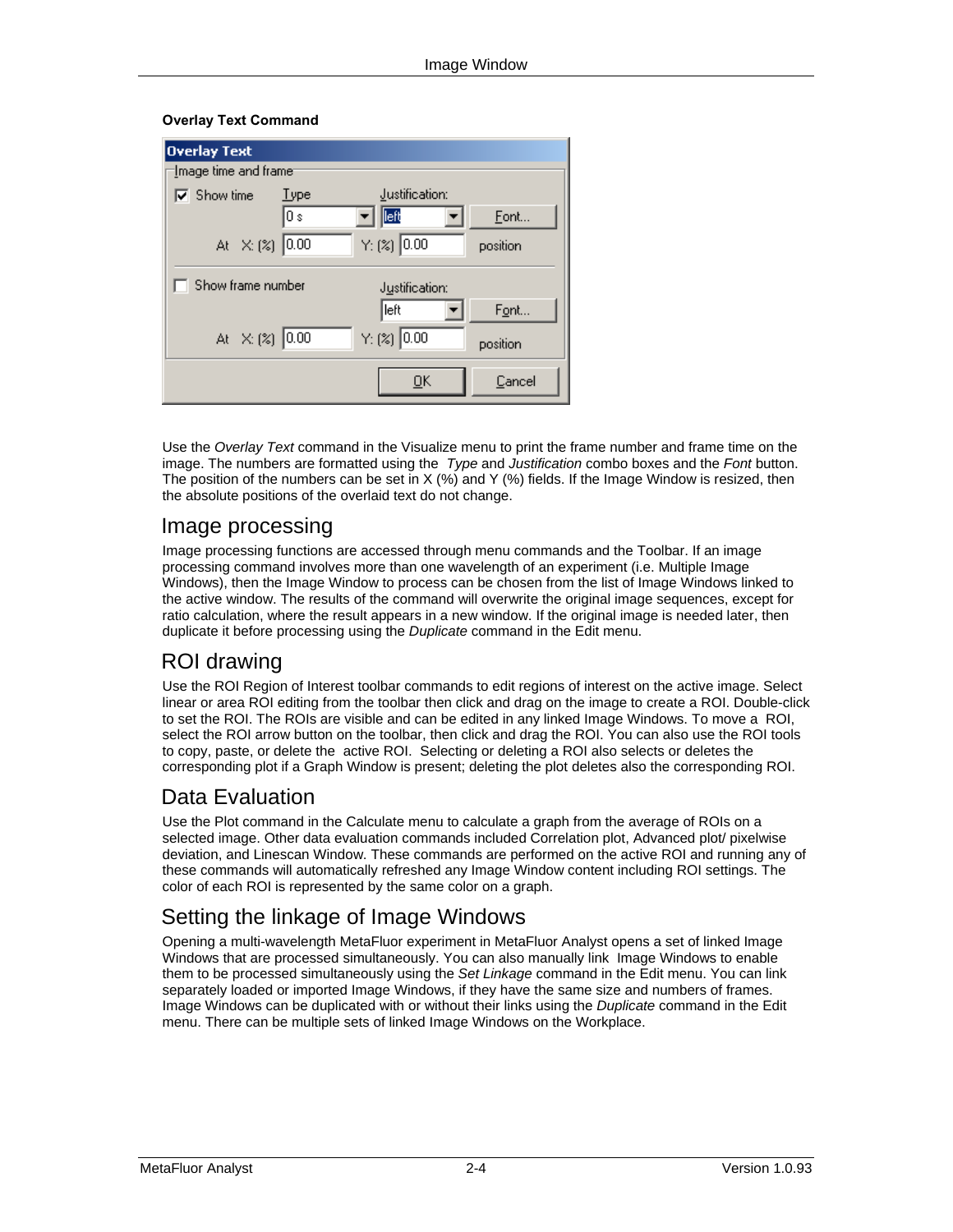#### **Set image window linkage Dialog Box**

| Cancel |
|--------|
|        |

The linkage of an Image Window can be changed using the *Set Linkage* command in the Edit menu. The *Set Image Windows linkage* dialog box shows all the Image Windows already linked (selected) or matching the size criteria to be linked (unselected). Other sets of linked Image Windows that can also be linked together are listed in one row.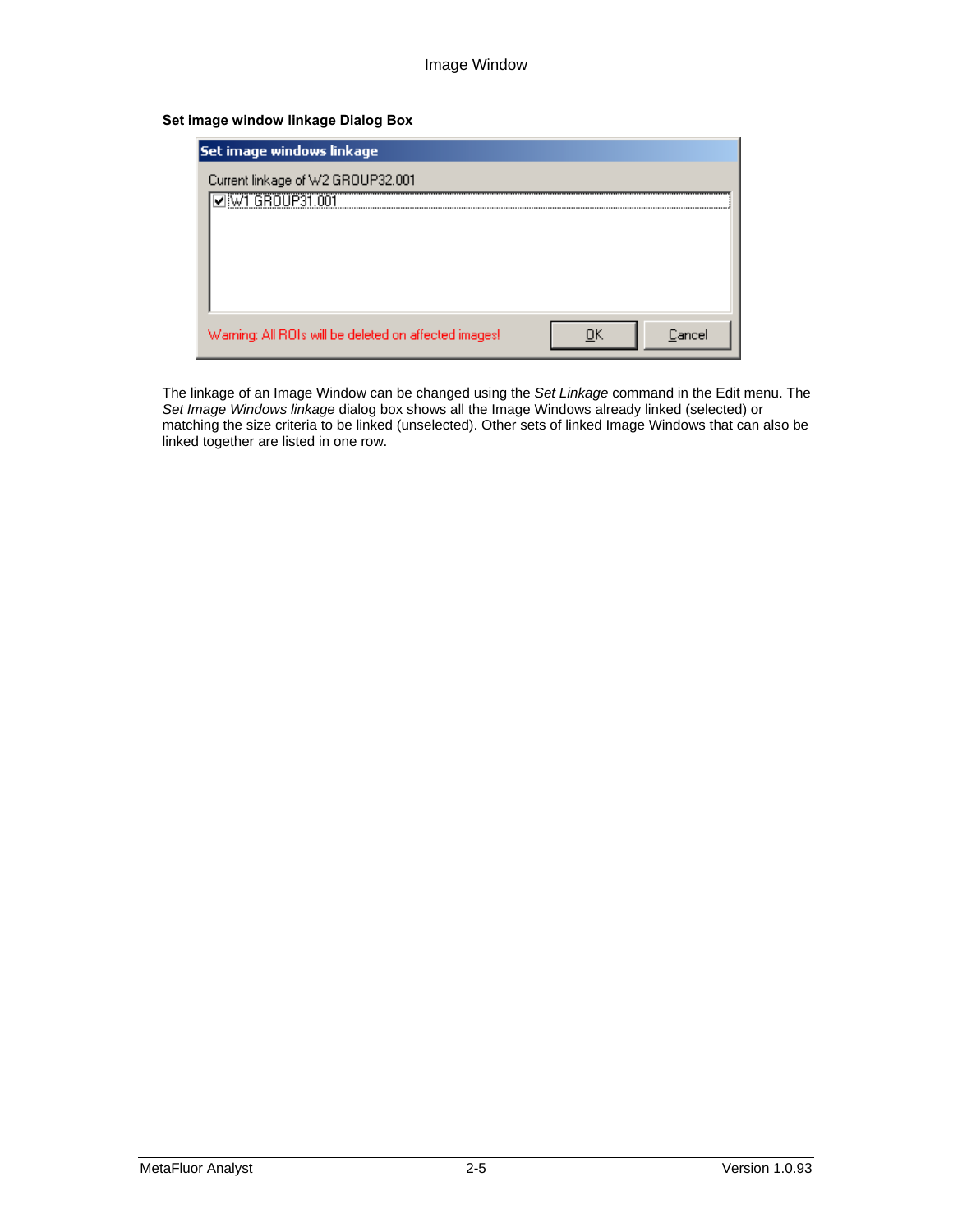# <span id="page-13-0"></span>**Chapter 3 Menu Commands and Toolbar**

Use the MetaFluor Analyst menu commands and toolbar to open, manipulate, and analysis experiment files created in MetaFluor.

# <span id="page-13-1"></span>**Menu Commands**

The following menu commands are used available in MetaFluor Analyst:

# <span id="page-13-2"></span>**File menu**

### <span id="page-13-3"></span>Open experiment

Opens a previously saved Experiment file (.inf) into an image window on the desktop for viewing, processing, or analysis.

If the image sequence descriptor (.inf) file contains zero clock, then only the images after the last zero clock are loaded. (The timing of the measurement has to be continously incrementing, without zeroing.)

The images in an image sequence must have the same format (size and depth).

#### <span id="page-13-4"></span>Save

Saves a modified .inf file to the .ia Image Analyst format.

#### <span id="page-13-5"></span>Close current image window

Closes the selected window. Dependent windows such as graphs are also closed with this command.

#### <span id="page-13-6"></span>Close all

Closes all open windows.

### <span id="page-13-7"></span>Export current image (series)

Choose to exports pixel values of the current selected frame or whole image series to the follwing formats:

.TXT file of current frame (1D array)

.TXT file of current Region of Interest (ROI) (1D array)

Movie (series of \*001.bmp files for each frame)

Movie (series of \*001.bmp files for each frame)

#### <span id="page-13-8"></span>Load ROIs

Opens the Load ROIs dialog box. Use to load previously saved Regions of Interest from disk. The \*.roi binary format contains corner coordinates of all ROI polygons.

#### <span id="page-13-9"></span>Save ROIs

Opens the Save ROIs dialog box. Use to save Regions of Interest to disk. The \*.roi binary format contains corner coordinates of all ROI polygons.

### <span id="page-13-10"></span>Save Plot Data

Runs the Plot command and saves the plots from the resulting Graph window to ASCII file in tab deliminted format chart. The first column contains the timing in seconds.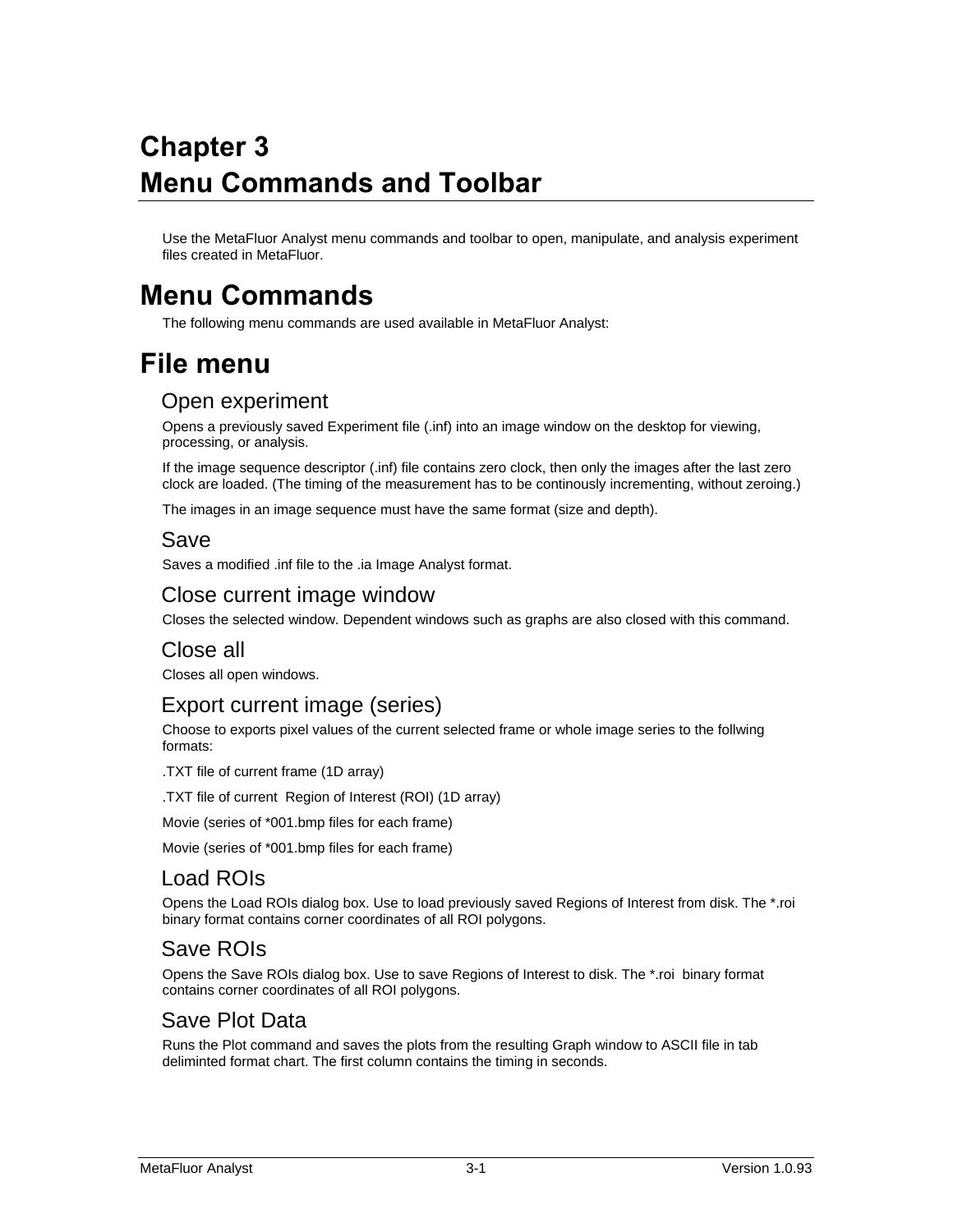### <span id="page-14-0"></span>**Exit**

Closes all open images on the desktop and quits MetaFluor Analyst.

# <span id="page-14-1"></span>**Edit Menu**

### <span id="page-14-2"></span>Copy image

Copies current frame of active Image Window to clipboard in the following formats:

As image

As image with active ROIs

As image with all ROIs

As 3D graph — ASCII, tab delimited

### Copy plot data

Copies plots from the active Graph Window to the clipboard in ASCII, tab delimited format.

# Copy all ROIs

Copies ROI polygons to clipboard in the \*.roi binary format. The following choices are available:

4Copy active ROI

5Copy all ROIs

# Paste ROIs

Pastes ROIs from the clipboard to the active Image Window and all linked windows, if applicable.

## Delete ROIs

Deletes active ROIs.

# <span id="page-14-3"></span>Set linkage

Opens the Set Image Windows linkage dialog box. Shows linked Image Widows and enables you to manually link Image Windows so they can be to be processed simultaneously.

#### Duplicate image windows

Duplicates Image Window. The new Image Window can be linked or unlinked to the original.

#### <span id="page-14-4"></span>Truncate frames

Opens the Truncate Frames dialog box for cutting or truncating frames.

#### <span id="page-14-5"></span>Merge image series

N/A

### <span id="page-14-6"></span>Set Image Scaling

The intensity of the image is shown by the intensity scalebar at the left side of the image. The pixel intensities between a minimum and maximum value are translated to the colors of the scalebar linearly if the image is displayed in color. These values are indicated above and below the scalebar, and can be changed using the *Set Scaling* command.

# <span id="page-14-7"></span>**Calculate Menu**

### <span id="page-14-8"></span>DF/F

Calculates DF/F normalization for each pixel (normalized to the change from the first frame). The result is stored as real values. The Image Window intensity scaling and coloring changes to the DF/F preset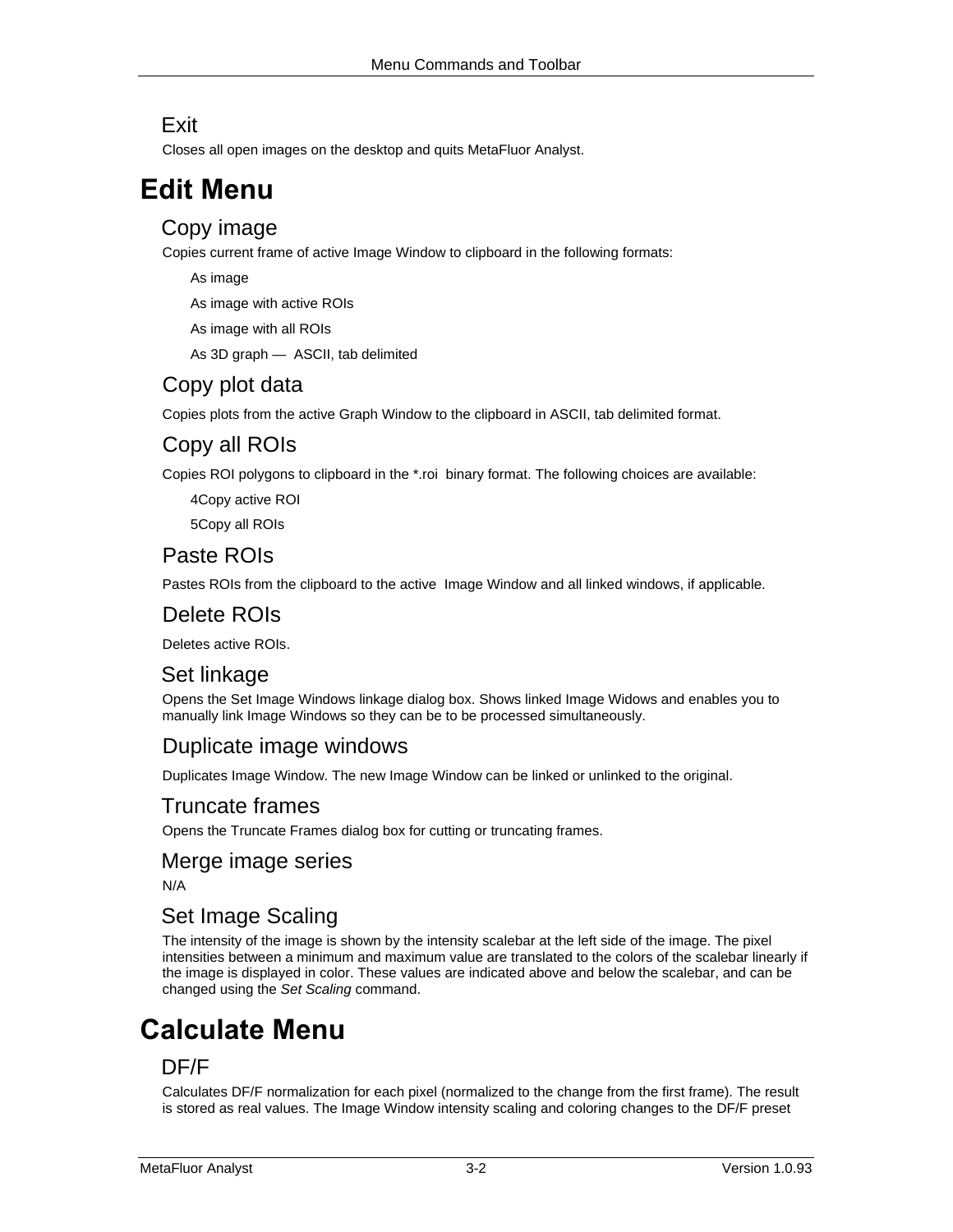(see Properties dialog box).

#### <span id="page-15-0"></span>Ratio

Runs dialog box for entering numerator and denominator for ratio calculation from the linked Image Windows to the active one. The result is stored as real values.

#### <span id="page-15-1"></span>Calibrate

Enables you to run calibration equations on selected ROIs.

### <span id="page-15-2"></span>Convert to

Sets the pixel format:

- •Integer (default): signed, 16 bit (-32768 32767)
- •fixed point real, 16 bit, the place of the decimal is determined by a factor given in the Preferences dialog box.

#### <span id="page-15-3"></span>Linescan

Linescan Windows contains a time-space (or linescan) diagram. This diagram consists of pixel values along a linear ROI projected onto the y-axis in every time point (x-axis).

Linescan Window can be created from an Image Window, which contains an image sequence and defined ROI(s), by using the *Linescan* command in the calculate menu*.* The X-axis of the diagram is the timing of the measurement in seconds; the Y-axis is the projected pixel intensities along the actual linear ROI.

#### <span id="page-15-4"></span>Plot

Graphs can be created from Image Windows that have defined ROIs using the *Plot* command in the Calculate menu. The X-axis of the graph represents the timing of the measurement in seconds; the Y-axis represents the average values of pixel intensities covered by the ROI.

#### <span id="page-15-5"></span>Advanced Plot

**Pixelwise deviation :** Similar to Plot, but plots not the average of pixel intensities over a ROI, but the standard deviation of pixel intesities. Can be used for determination of punctuate pattern versus smooth (however working with highpass Fourier filters gives usually better results).

### <span id="page-15-6"></span>Correlation

The correlation window compares the pixel values of the two wavelength channels by assigning a point in the graph at the intensity value B and intensity value A coordinate for each pixel of a given ROI.

# <span id="page-15-7"></span>**Filter Menu**

**Note: See Section 6,** *Advanced Image Processing***, for more information about the Filter menu commands.** 

#### <span id="page-15-8"></span>Running median

Filters the image sequence by running a median filter in time over each pixel sequence.

#### <span id="page-15-9"></span>Running average

Filters the image sequence by running a average filter in time over each pixel sequence. Places the average in the middle of the given window. Deletes window/2 frames from the beginning and end.

#### <span id="page-15-10"></span>Bleach correction

Fixes photobleaching or leakage of fluorescent dye. It does this by manipulating the data by the extrapolation of a fitted exponential function on a part (baseline) of the trace.

#### <span id="page-15-11"></span>Temporal derivation

Calculates temporal derivative by convolution of image in time with the given column vector kernel. Can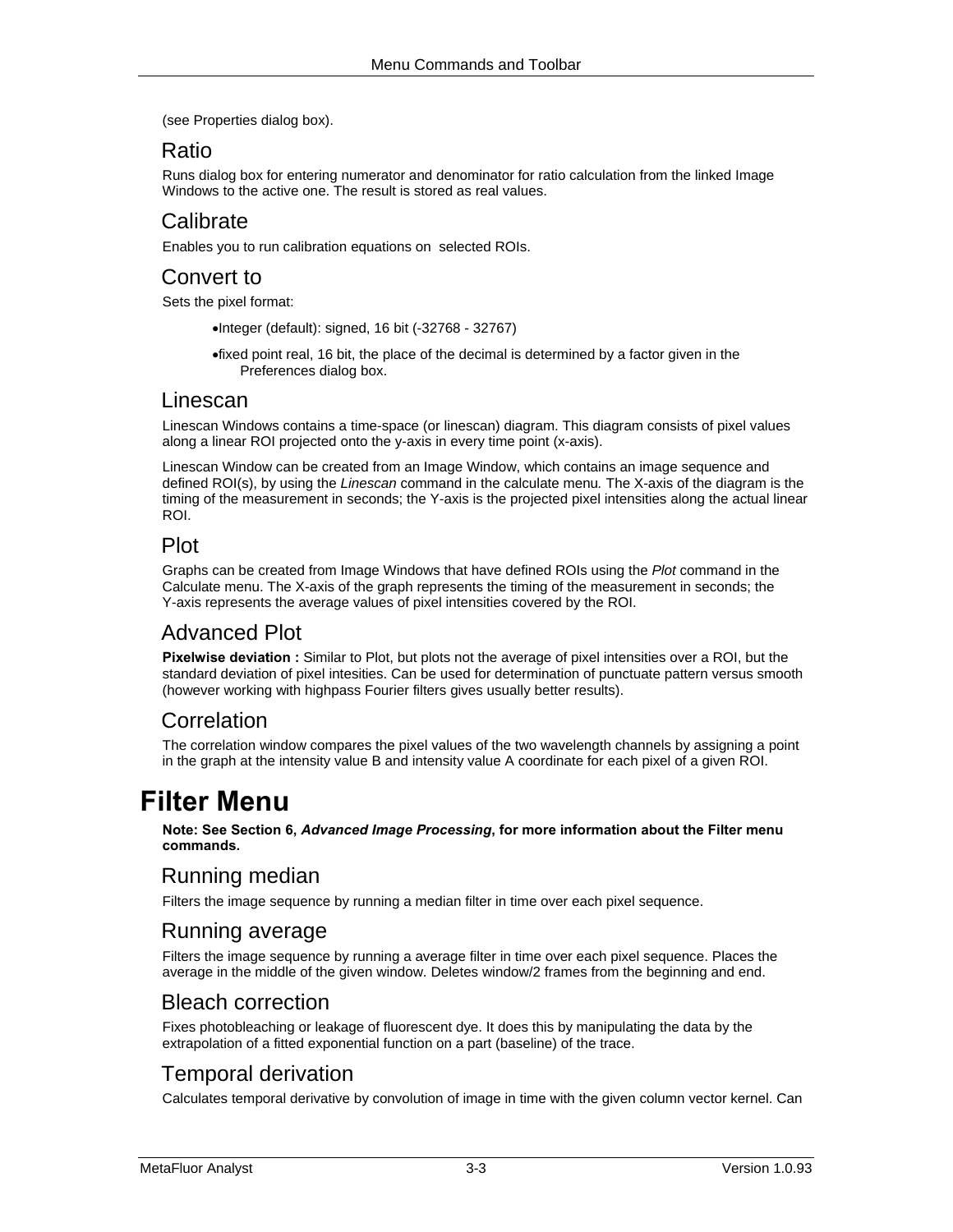be used for any kind of convolution process in time (temporal filtering). The result is multiplied by the given time factor.

# <span id="page-16-0"></span>Subtract background

Removes image backgroud data based on a number of variables.

#### <span id="page-16-1"></span>Absolute value

Takes the absolute value of pixels.

### <span id="page-16-2"></span>Custom Affin Transformation

#### <span id="page-16-3"></span>Manual UnMove

Manually correct image movements that occured during measurements.

### <span id="page-16-4"></span>2D Fourier

Configure a filter that acts as a user defined optical transfer function

- **Setup DFT filter:** See DFT filter designing in chapter
- **Run DFT filter:** Runs the previously configured DFT filter on the active Image Window

### <span id="page-16-5"></span>2D Median

Used for noise reductionand extracting or suppressing certain image details.

# <span id="page-16-6"></span>2D Fixed Kernel Convolution

Makes kernel convolution filtering in image plane, frame by frame with some predefined low- and highpass filter kernels.

### <span id="page-16-7"></span>2D Custom Kernel Convolution

Makes kernel convolution filtering in image plane, frame by frame with user-defined kernel.

# <span id="page-16-8"></span>**Visualize Menu**

# <span id="page-16-9"></span>Attach IMD Intensity

Sets the color-coding of actual Image Window to intensity modulated pseudocolor coding (IMD) by asking for a linked Image Window for intensity values. The pseudocoloring (hue) shows the pixels values of the active image; the brightness shows the pixel values of attached image. IMD coloring can be switched off by setting the *gradient* in the popup menu of the Image Window to any other value. Does not affect stored pixel values or ROI averages.

#### <span id="page-16-10"></span>Attach overlay image

Overlays the actual Image Window content with a chosen, linked Image Window content (always frameby-frame). The overlaid image shows in its original gradient and intensity values. Change the original image settings to affect overlaid image. Does not affect stored pixel values or ROI averages.

# <span id="page-16-11"></span>Overlay Text

Enables you to print the frame number and frame time on the image. The numbers are formatted using the *Type* and *Justification* combo boxes and the *Font* button. The position of the numbers can be set in X (%) and Y (%) fields. If the Image Window is resized, then the absolute positions of the overlaid text do not change.

### <span id="page-16-12"></span>Options Menu

#### <span id="page-16-13"></span>Colors

Stores the ROI coloring. 16 colors are cycled during ROI drawing, set the custom colors to modify ROI coloring. The color of an existing ROI cannot be changed, only the newly created ones are affected.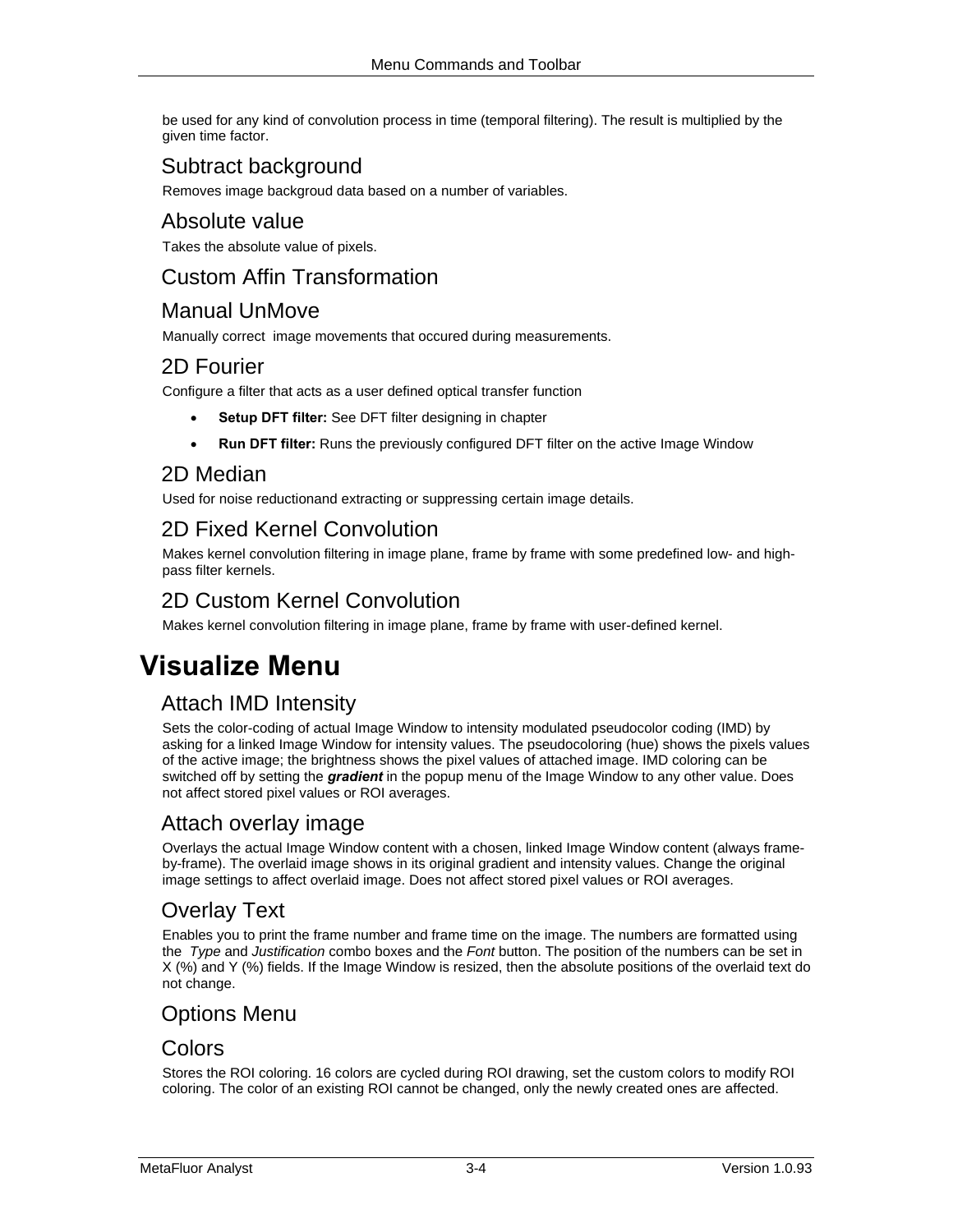### <span id="page-17-0"></span>Preferences

Opens the Preferences dialog box.

# <span id="page-17-1"></span>**Window Menu**

#### <span id="page-17-2"></span>Cascade

Displays image windows stacked and cascading from the top left to the bottom right of the screen.

#### <span id="page-17-3"></span>Tile

Displays image windows edge to edge.

#### <span id="page-17-4"></span>Minimize All

Minimizes all open image windows to the bottom of the workspace.

#### <span id="page-17-5"></span>Restore All

Restores all minimized images.

### <span id="page-17-6"></span>Show Image Info

Shows image information of the active image. The image information can be edited, copied, and pasted into \*.ia files.

### <span id="page-17-7"></span>Show ROI Info

Shows the parameters of the active ROI.

#### <span id="page-17-8"></span>Help Menu

#### <span id="page-17-9"></span>About

Opens splash screen with version and copyright information about MetaFluor Analyst.

# <span id="page-17-10"></span>**Toolbar**

Tools available on the MetaFluor Analyst toolbar represent the most commonly used menu commands. See the menu command description for more information about a specific tool. The following tools are available:

| Tool | Menu | Command                    |
|------|------|----------------------------|
|      | File | Open Experiment            |
|      | Edit | Set linkage                |
|      | Edit | Duplicate image window     |
|      | Edit | Truncate frames            |
|      | N/A  | ROI selection and movement |
|      | N/A  | Drawing of linear ROI      |
|      | N/A  | Drawing of area ROI        |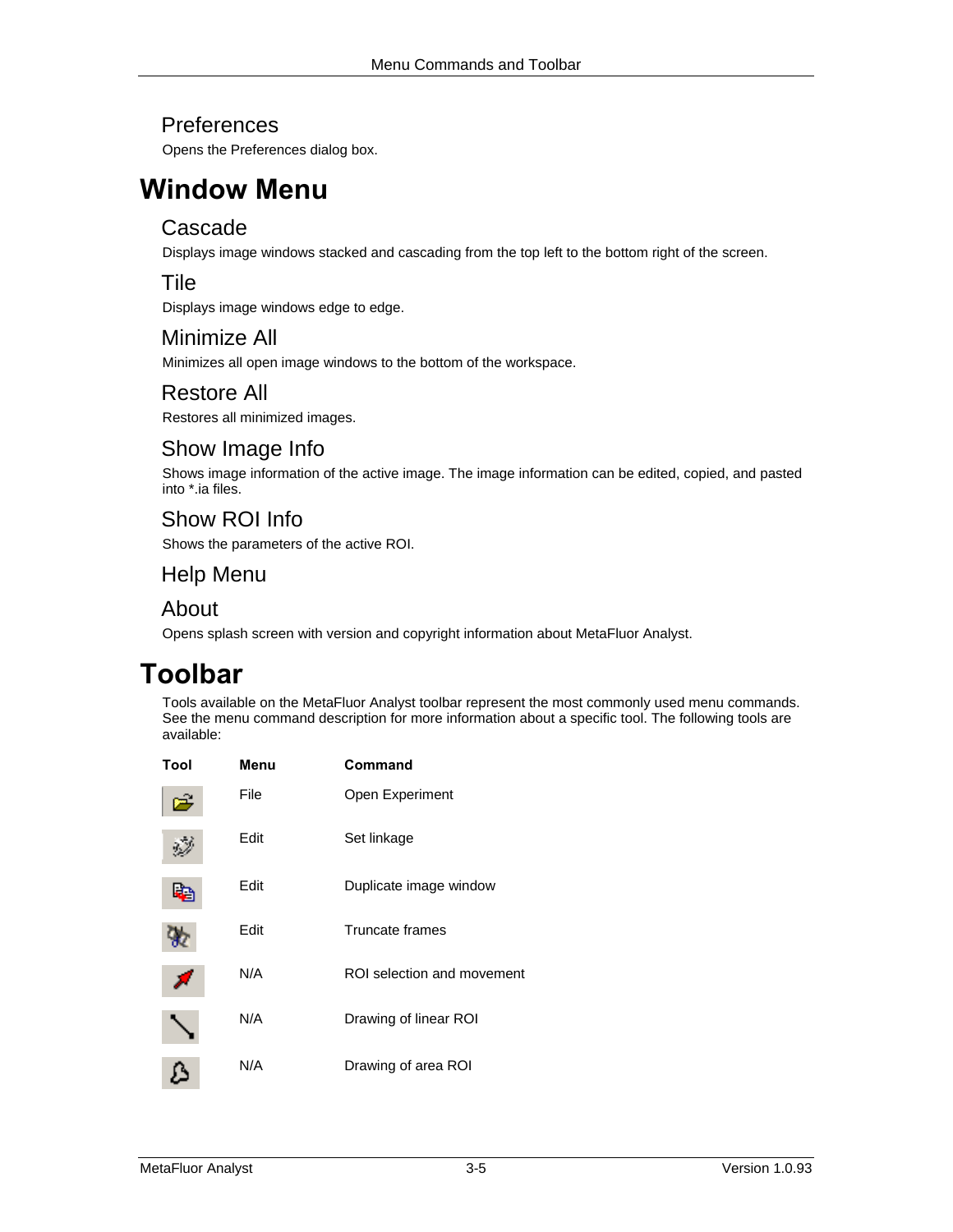| Tool | Menu      | Command                                                                        |
|------|-----------|--------------------------------------------------------------------------------|
|      | Edit      | Copy active ROI                                                                |
|      | Edit      | Paste ROI                                                                      |
|      | Edit      | Delete active ROI                                                              |
|      | Calculate | Plot                                                                           |
|      | Calculate | Correlate                                                                      |
|      | Calculate | Linescan                                                                       |
| -Bg  | Filter    | Subtract background                                                            |
|      | NA        | Subtract background with the active ROI set for subtraction frame-<br>by-frame |
|      | File      | Save plot data                                                                 |
|      | Edit      | Copy plot data                                                                 |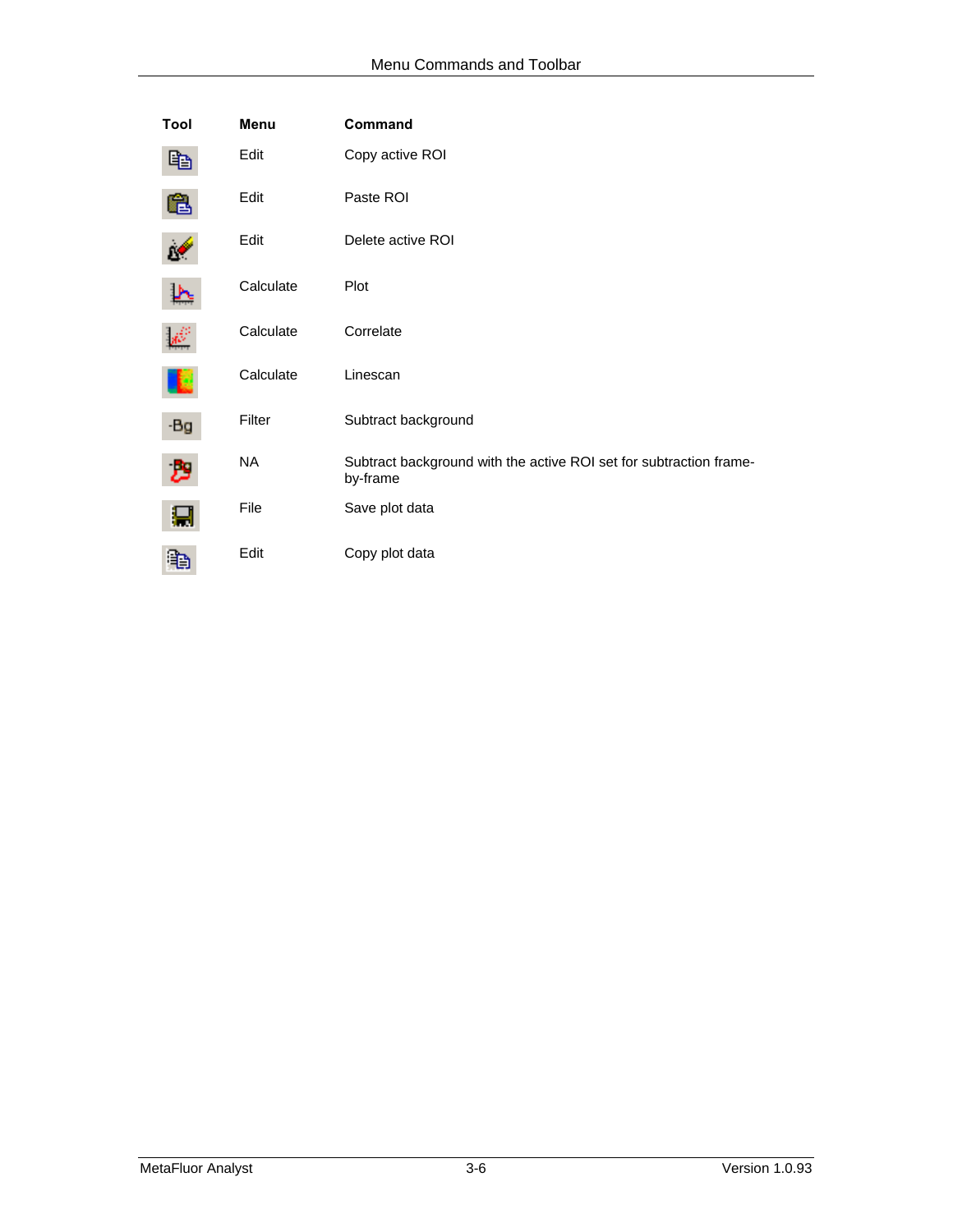# <span id="page-19-0"></span>**Chapter 4 Graph Window**

Graphs can be created from Image Windows that have defined ROIs using the *Plot* command in the Calculate menu. The X-axis of the graph represents the timing of the measurement in seconds; the Y-axis represents the average values of pixel intensities covered by the ROI. An (F) sign at the end of y-axis indicates that if the plot was created from a normal intensity-type (non radiometric) Image Window. A (R) sign indicates it was created from a radiometric Image Window. A sample Graph Window with created from a normal intensity-type (non radiometric) Image Window is shown below:



Right-click within Graph Window to choose from the following options:

- Show as DF/F of intensity view calculates DF/F normalization trace-by trace. If the signal-tonoise ratio of the image sequence is poor, DF/F normalization of plots rather than pixels is favourable. This is an in plot calculation and does **not** affect image data. A (DF/F) sign at the end of the y-axis indicates that this mode is active.
- Resample when saving or copying data resamples the data along the x-axis during clipboard or file output.
- Plot Cross Section Creates a new Graph Window with ROIs (by their numbering) on the Xaxis, and plot values in the current pointer position on the original plot corresponding to each ROI.
- Copy Plot Data Copies plot data to clipboard in tab delimited, ASCII format for use in spreadsheet editors.
- Save Plot Data Saves plot data to clipboard in tab delimited, ASCII format for use in spreadsheet editors.
- Erase Active Plot And ROI Deletes plot below the pointer and deletes the corresponding ROI.

Plots are identically colored with the corresponding ROIs. Deletion of a ROI deletes the corresponding plot, and deletion of a plot deletes the corresponding ROI. A Graph Window remains linked with the Image Window used to create it, so any change of ROIs or pixel values refreshes the plot. If the plot does not refresh after an image processing command, click the ROI with the ROI arrow. To force a refresh. If this does not work, close the graph and create a new one.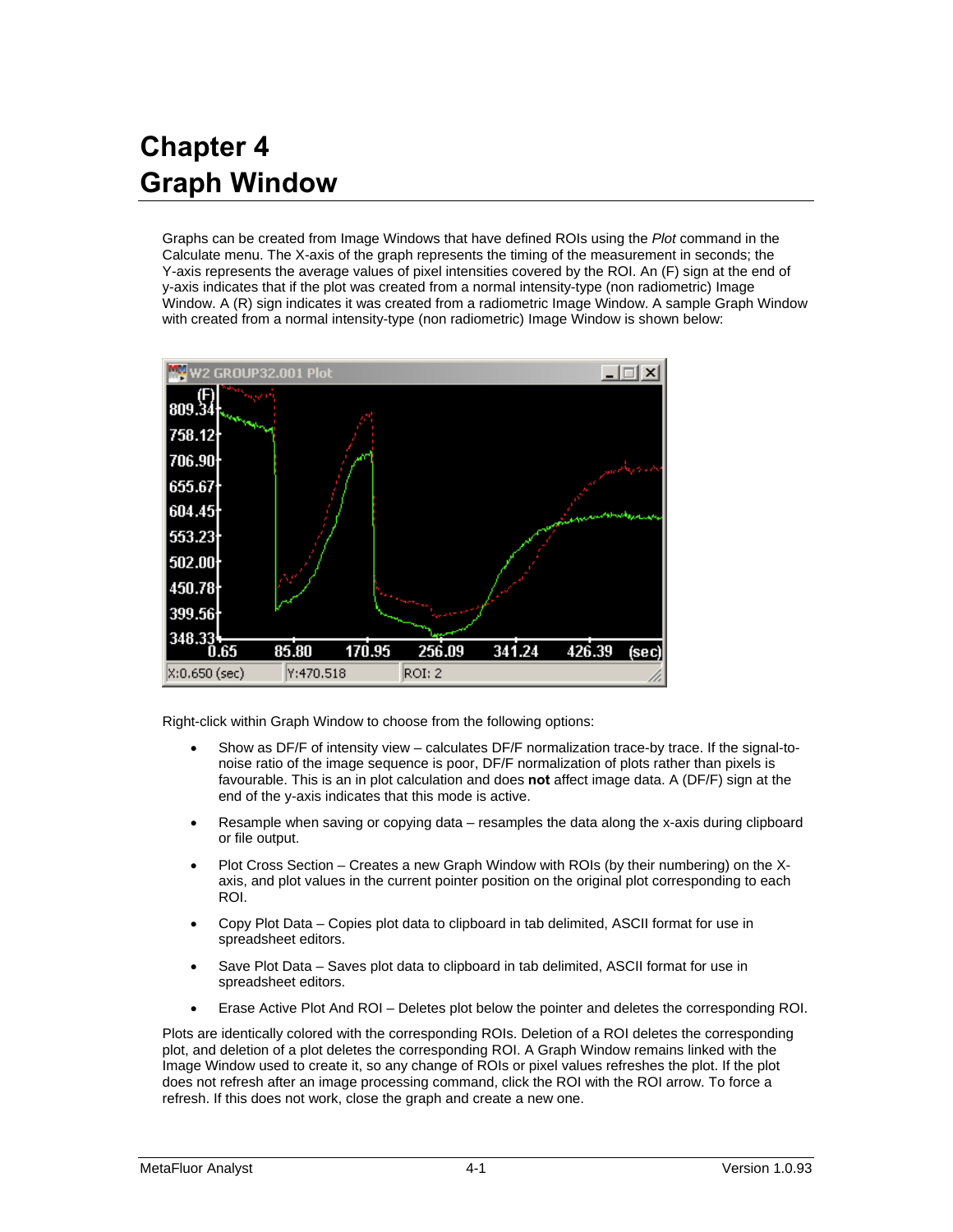The axes of the graph are scaled automatically between the extremities of the plot data. The appearance of the graph cannot be changed, except for sizing the Graph Window.

The Graph Window was designed only for a short look at the data, and helping in the selection of correct ROIs (e.g.: manual selection for healthy cells). The plots has to copied into a spreadsheet program or plotting software for further processing. This is done by right-clicking a graph and selecting *Copy plot data*, then pasting into a spreadsheet program. Saving into ASCII files is also supported *Right-click/Save plot data)*. The output format is tab delimited ASCII, the first column contains the time values in seconds, and the remaining columns are the plot y-values in the order of ROI numbering. There is no header row. Plots also can be copied as bitmaps.

The timing of a measurement is often affected by the limited speed of camera or data storage system, so however the exact time of the exposition is recorded, the interval between image acquisition can change. This makes it difficult to average multiple measurements in a spreadsheet editor in a row-by-row base. For this reason, data resampling was implemented in the Image Analyst. This can be enabled by rightclicking the graph and selecting *Resample when Saving or Copying.* If enabled, the plotted data is resampled in time, using linear interpolation between the recorded points, yielding time points divisible by the given value in seconds at *Preferences dialog box / Data Saving / Resample / X Data resaple interval*. In the *Preferences* dialog box the default value of the *Resample When Saving or Copying Data - Popup menu point* can be also set. This option affects only the copied or saved data, not the one appearing in the plots, nor the image data.

# <span id="page-20-0"></span>**Correlation Graph**

The correlation window compares the pixel values of the two wavelength channels by assigning a point in the graph at the intensity value B and intensity value A coordinate for each pixel of a given ROI. A sample correlation window is shown below:



Correlation Graphs can be created (using the Correlate command in the Calculate menu) from a set of linked Image Windows, where ROIs are present. The Correlation Graph is a kind of Graph Window, so its usage and popup menu system is similar. For statistical analysis the data has to be copied into the appropriate statistical software.

**Note: Correlation Graphs are useful for the investigation of colocalization of two different fluorescent dyes in the same subcellular structures. If the two dyes are colocalizing, then the same pixels are bright for both dyes. Conversely, the same pixels are dark for each dye. This means there is some correlation between the pixel intensity values, which appear in the graph as a line originating from the origin. If there is no correlation the points are scattered in the graph.**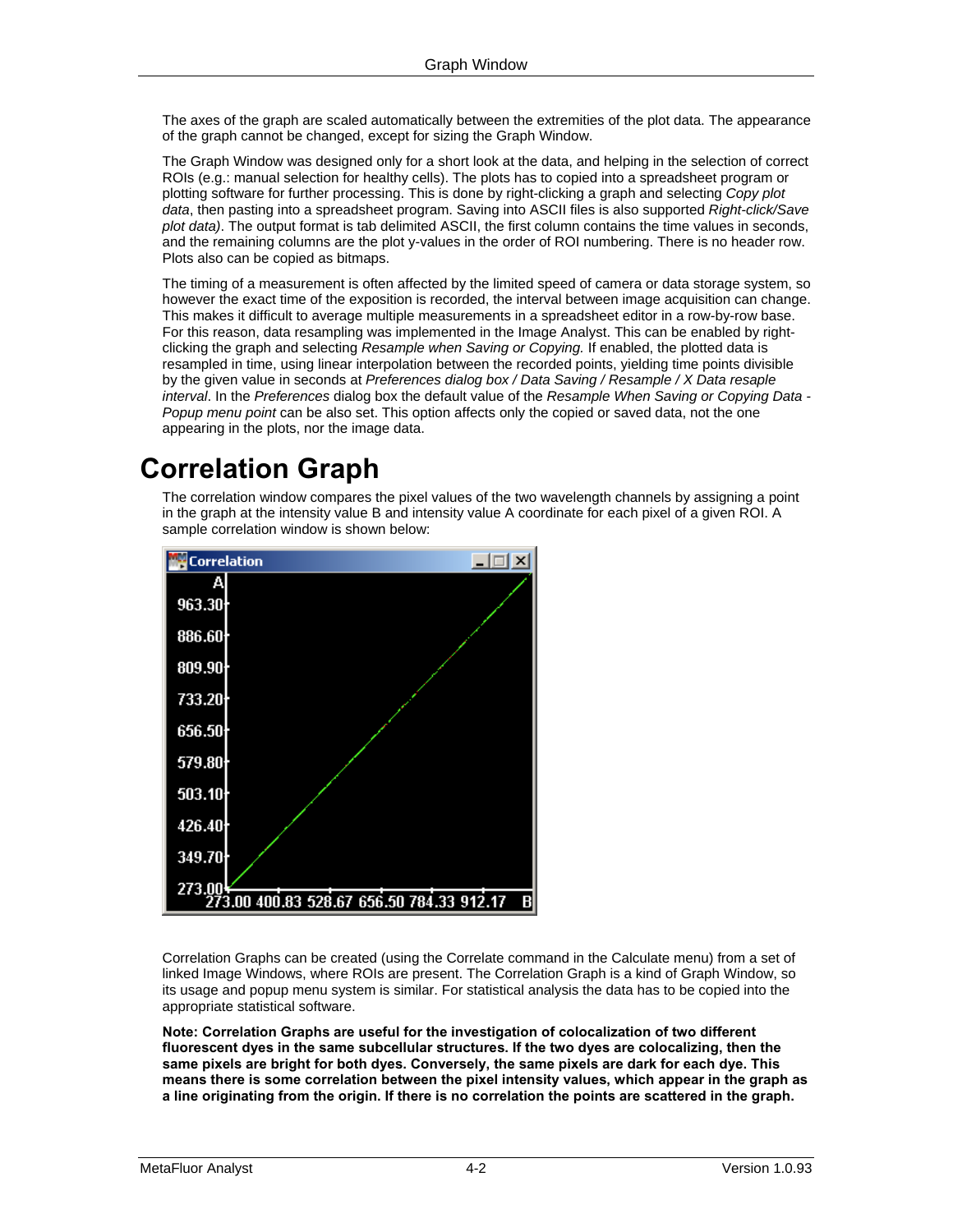# <span id="page-21-0"></span>**Linescan Window**

Linescan Windows contains a time-space (or linescan) diagram. This diagram consists of pixel values along a linear ROI projected onto the y-axis in every time point (x-axis).

Linescan Windows can be created from an Image Window, which contains an image sequence and defined ROI(s), by using the *Linescan* command in the calculate menu*.* The X-axis of the diagram is the timing of the measurement in seconds; the Y-axis is the projected pixel intensities along the actual linear ROI. A sample Linesscan window is shown below:



The content of a Linescan Window can be resampled by right-clicking in a Linescan window and selecting *Resample*, however in this case the appearing diagram is affected by the resampling. Rightclick in a Linescan window to view additional options.

**Note: The Linescan command is useful for visualization of wave-like propagation of signals (together with temporal derivation). On time-space diagrams, the stabile structures are drawn straight, while the dislocating are drawn curved or sloped paths. The characteristics or speed of movement can be determined in this way. However, further work or other software is needed to determine slopes.** *The Edit / Copy Image / as 3D graph* **– menu command can be used for exporting data through the clipboard to other software.**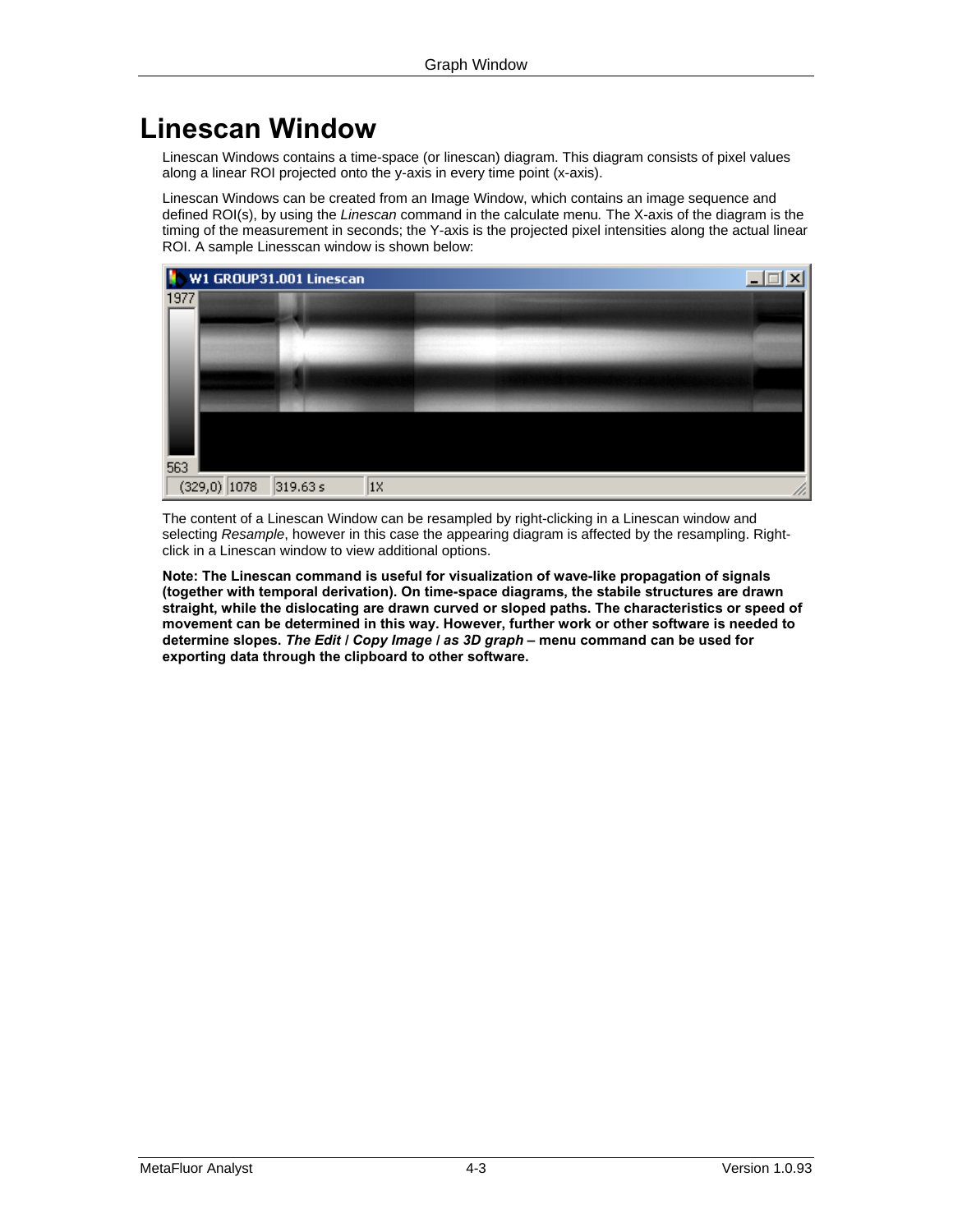# <span id="page-22-0"></span>**Chapter 5 Preferences dialog box**

This section contains information about the Prefences dialog box. To open the Prefences dialog box, Select Prefences from the Options menu.

# <span id="page-22-1"></span>**Visualization Tab**

| <b>Preferences</b>        |               |                                          |                     |                         |        |
|---------------------------|---------------|------------------------------------------|---------------------|-------------------------|--------|
| Visualisation             |               | Data saving   Convolution kernels   Misc |                     |                         |        |
| : <u>D</u> efault Scaling |               | Real image data fixedpoint factor: 1000  | Range = $\pm 32.77$ | $Accuracy = 0.00100$    |        |
|                           | Normal image  |                                          |                     | Gradient<br>C Grayscale |        |
| Ratio image               |               | C Automatic scale at Percentile          |                     | C Pseudocolor           |        |
| DF/Fimage                 |               | Min: 1.00                                | Max: 39.00          | C IMD Color             |        |
|                           | Concentration | C Fixed Vaule<br>Min: 0.000              | Max: 0.000          |                         |        |
|                           |               |                                          |                     |                         |        |
|                           |               |                                          |                     | <br>                    | Cancel |

### <span id="page-22-2"></span>Real image data fixedpoint factor

Factor for determination of the place of the decimal at fixed point real storage on 16-bits.

### <span id="page-22-3"></span>Default Scaling

Set the default values of Image Window intensity scaling in some common conditions: Normal image, Ratio image, DF/F image, and Concentration. Use the following procedure to set default scaling:

- 1 Select the type of Image Window by left clicking on the list on the left.
- 2 Set scaling properties.
- 3 Set the coloring for the selected Image Window type.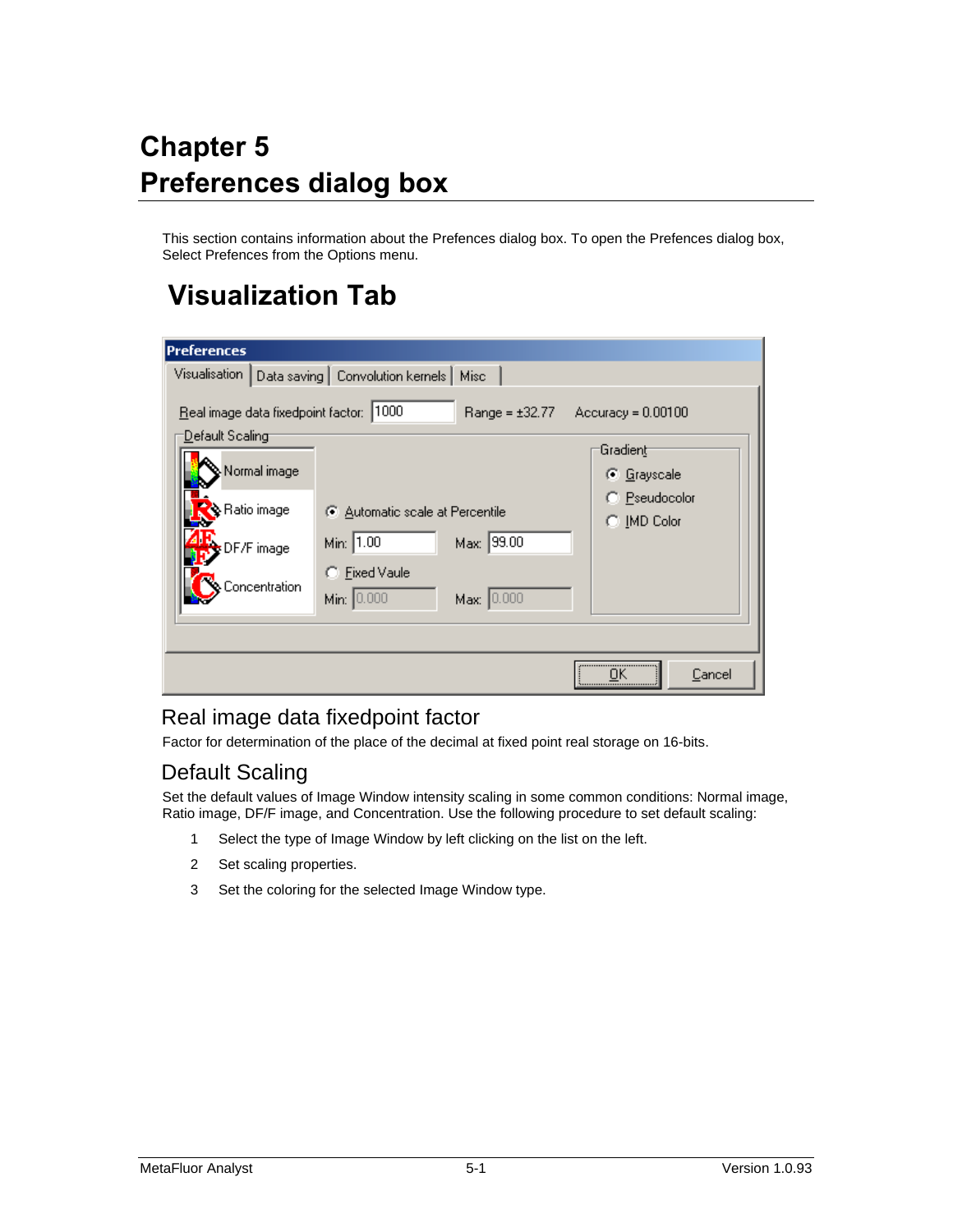# <span id="page-23-0"></span>**Data Saving Tab**

| <b>Preferences</b>                                                                                       |                       |
|----------------------------------------------------------------------------------------------------------|-----------------------|
| Data saving   Convolution kernels   Misc<br>Visualisation                                                |                       |
| : <u>R</u> esample<br>Save / Copy plot data resampled<br>1.000<br>$\Sigma$ Data resample interval (sec): |                       |
| ROI calculation<br>Treat zeros as mask                                                                   |                       |
| - <u>U</u> se Mask-<br>$\underline{U}$ se Mask =<br>.32768                                               |                       |
|                                                                                                          |                       |
|                                                                                                          | <br>Пk<br>Cancel<br>\ |

#### <span id="page-23-1"></span>Resample

- **Save / Copy plot data resampled**: Select for resampleing plot data by default during saving or copying to clipboard. (See in details at Graph Windows section.)
- **X Data resample interval (sec):** Gives the base of resampling each new data point will be in a time point divisible with this value.

#### <span id="page-23-2"></span>ROI calculation

**Treat zeros as mask:** If selected than the software neglects (assumes masked) pixels with zero value during ROI average calculation. Use for calibrated images(to exclude out of calibration pixels).

#### <span id="page-23-3"></span>Use mask

If selected, the pixels with the given value are masked at visualization, appearing in black. (Use with pseudocoloring).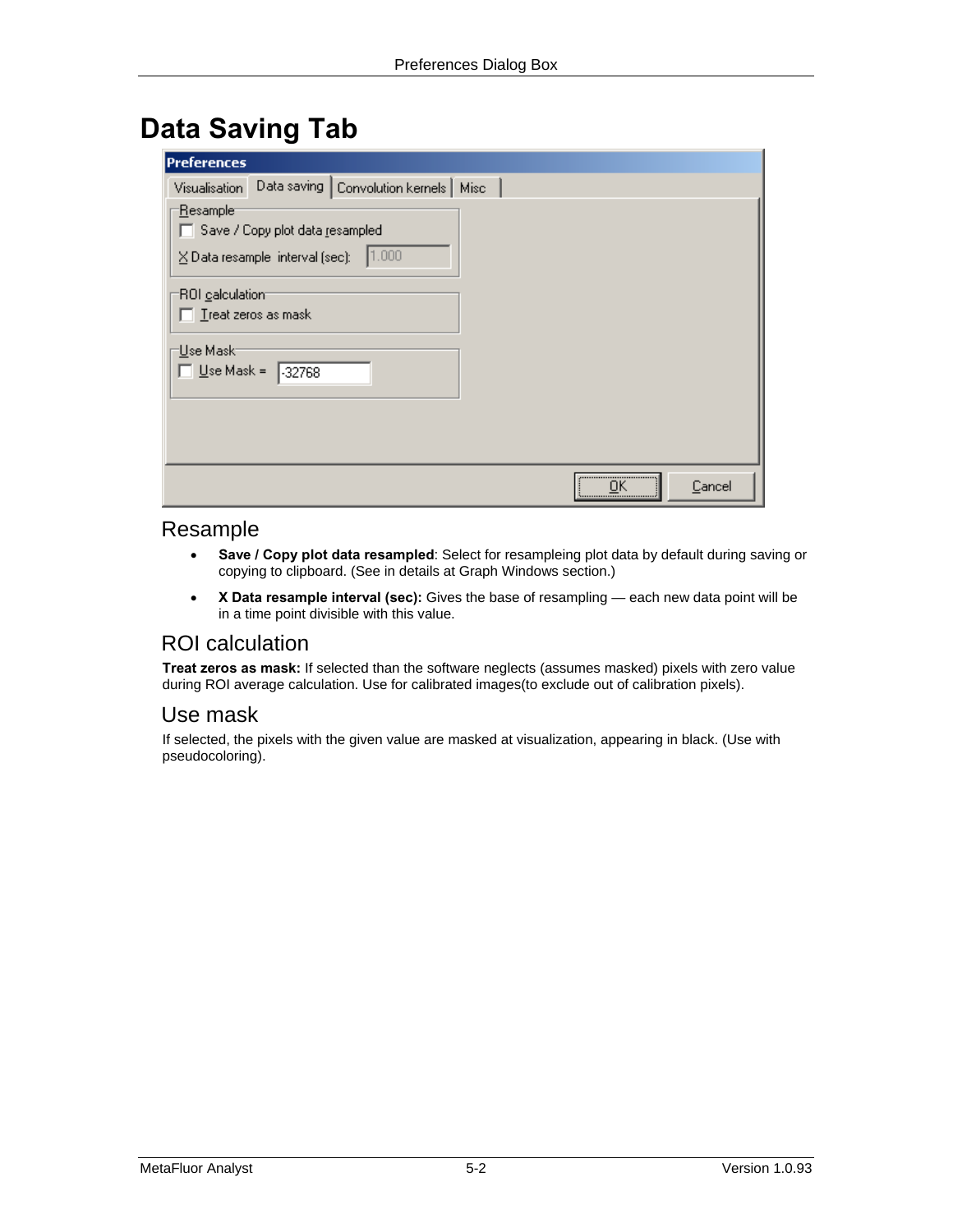# <span id="page-24-0"></span>**Convolution kernel Tab**

| <b>Preferences</b>                                     |                       |
|--------------------------------------------------------|-----------------------|
| Convolution kernels<br>Visualisation   Data saving     | Misc                  |
| Select kernel:<br>0<br>Time deriv<br>$\circ$<br>国<br>圕 | 1.00000<br>$-1.00000$ |
| Size:<br>Dimensions:<br>Normalize<br>3                 |                       |
| 'Kernel <u>f</u> ile:⊤                                 |                       |
|                                                        | <br>ПK<br>Cancel      |

### <span id="page-24-1"></span>Select kernel

Kernels are stored based on their names. To browse kernels use the *Select kernel* field. The selected kernel appears in the edit region of the dialog box. Kernels are stored in a binary file (\*.ckr) listed in the *Kernel file* field. The changes are automatically written in the kernel file upon clicking *OK* button. To open another kernel file, or save in a new name, use the icons below the *Kernel file* field.

Kernel icons below the *Select kernel* field:

- **New kernel**: First enter a new name into the *Select kernel* field, then click *New Kernel* button. A new 3x3 nullmatrix kernel is created.
- **Copy kernel**: First enter a new name into the *Select kernel* field, then click *Copy Kernel* button. The active kernel is copied, and appearing in the new name in the list.
- **Delete kernel**: Click *Delete Kernel* button to delete selected kernel.

#### <span id="page-24-2"></span>Size, Dimensions

MetaFluor Analyst uses quadrate (XY), column (Y), and row (X) matrices as kernels with the size given at the *Size* field.

#### <span id="page-24-3"></span>Normalize

Divides the values of the kernel with the sum of absolute values in the kernel.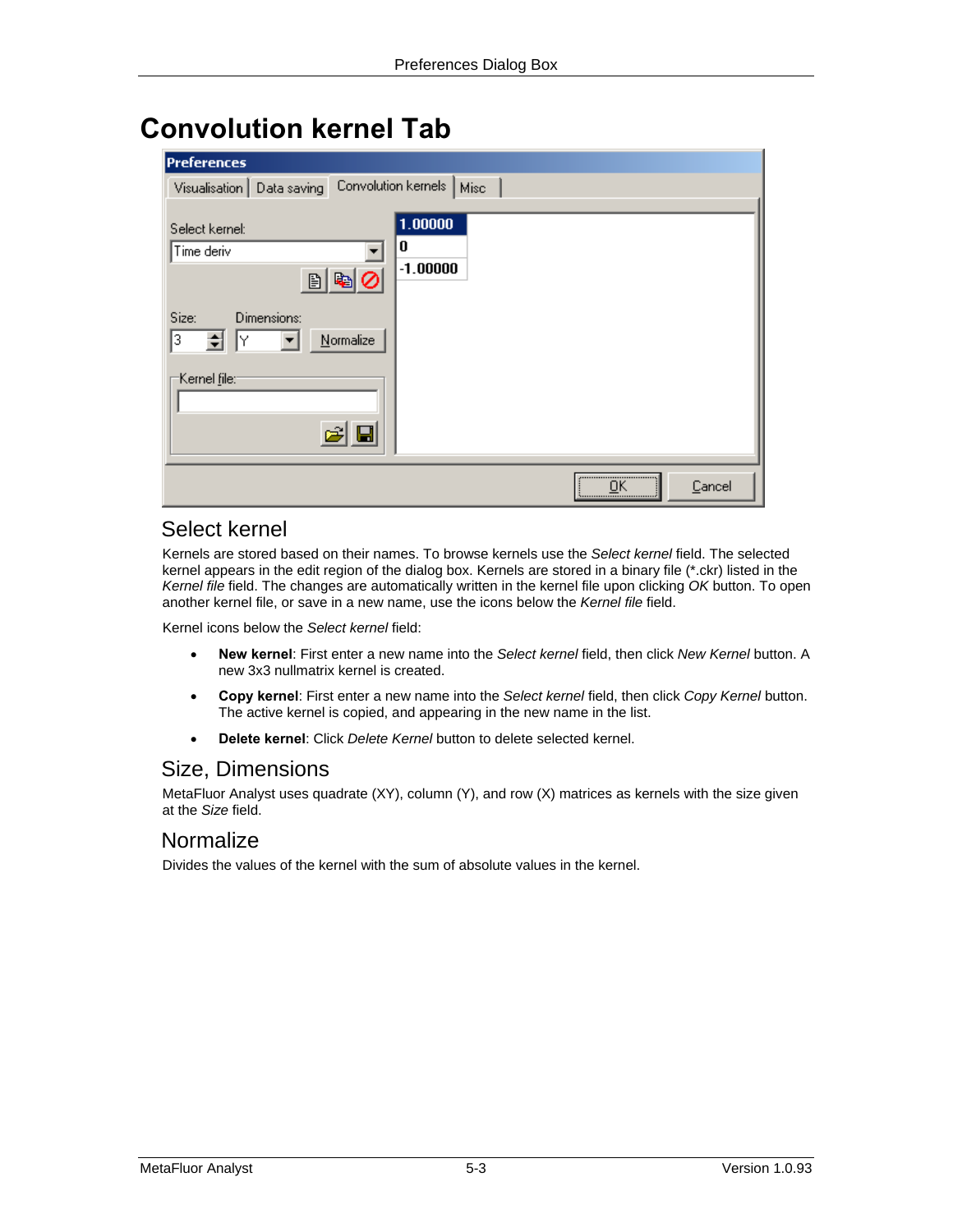# <span id="page-25-0"></span>**Misc Tab**

| <b>Preferences</b>                                |                                 |
|---------------------------------------------------|---------------------------------|
| Visualisation   Data saving   Convolution kernels | Misc                            |
| Manual Unmove                                     |                                 |
| 0.200<br>Move step (pixels) :                     |                                 |
| 1.000<br>Rotate step (degrees):                   |                                 |
| Playback <sup>-</sup>                             |                                 |
| 10.000<br>Erame rate $(1/s)$ :                    |                                 |
|                                                   |                                 |
|                                                   |                                 |
|                                                   |                                 |
|                                                   |                                 |
|                                                   | <br>ΩK<br>Cancel<br><u> \</u> . |

### <span id="page-25-1"></span>Manual Unmove

For setting the step sizes during manual unmovement:

- **Move step**: X and Y direction step size in pixels, for fine movements it has to be smaller than 1.
- **Rotate step:** Rotation step size in degrees, should be smaller than 1 for fine movements.

### <span id="page-25-2"></span>Playback

Set the playback rate of frames in the Image Window (in frames per second).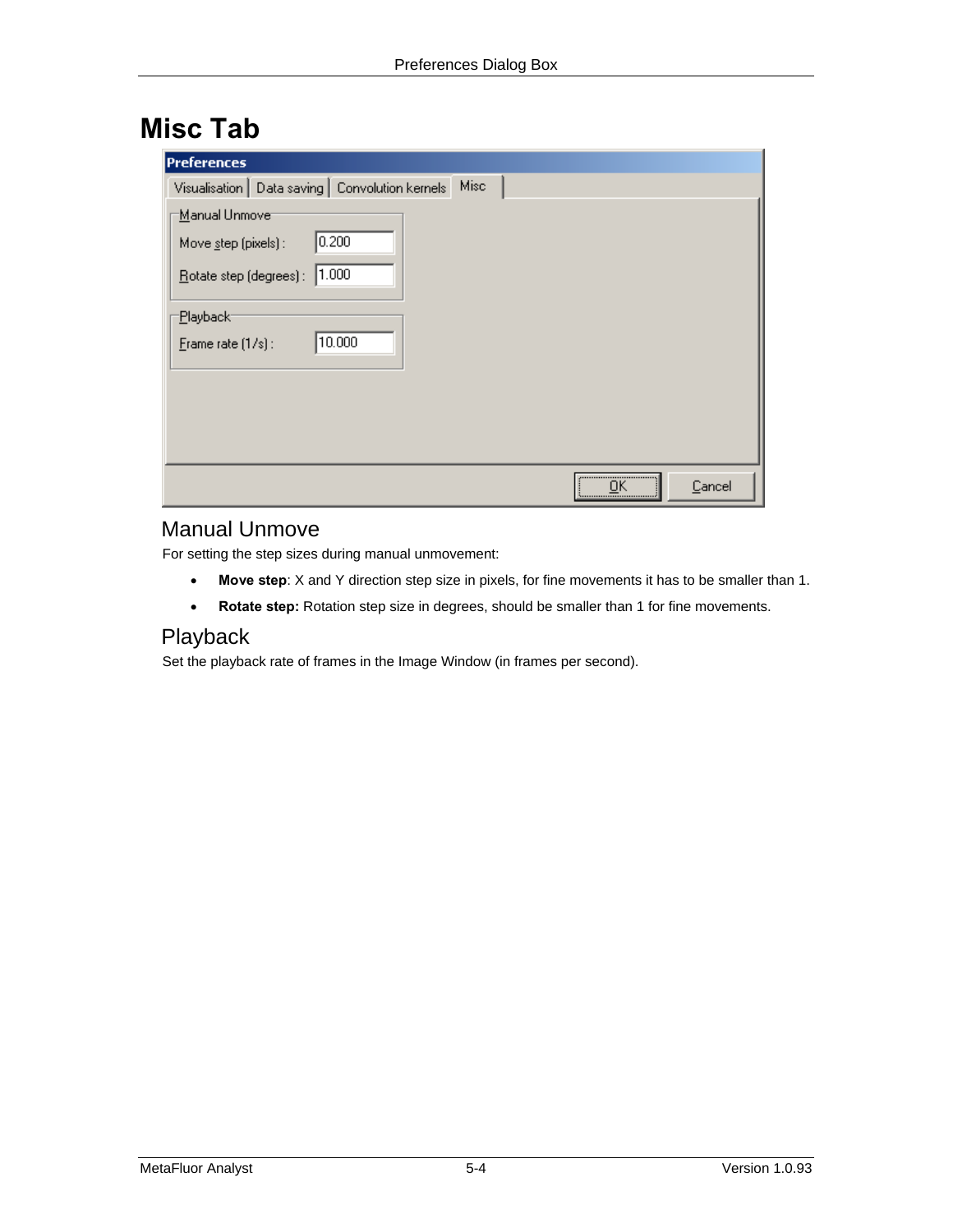# <span id="page-26-0"></span>**Chapter 6 Advanced Image Processing**

This section contains advanced image processing tecniques available in MetaFluor Analyst.

# <span id="page-26-1"></span>**Background Subtraction**

Select Subtarct Background from the Filter menu to open the Background Subtraction dialog box, as shown below:

| <b>Background Subtraction</b>                 |
|-----------------------------------------------|
| Subtract background at:                       |
| H –<br>percentile                             |
| Background Image:                             |
|                                               |
| th frame or   Average all frames              |
| ☑ Calibrated W1 GROUP31.001<br>W2 GROUP32.001 |
| OΚ<br>Cancel                                  |

#### <span id="page-26-2"></span>Subtract background at

Options for type of background to subtract:

- percentile the background is calculated for each frame, from the histogram of the frame: the intensity at the given percentile. (For subtract percentile calculated from the histogram of the whole image sequence, set a minimum value at *Scale Intensity* dialog box of Image Window, and subtract the value appearing below the scalebar as **value**.)
- value user defined value to subtract. Use negative number here to add background.
- ROI average by frames Subtracts the average of pixel intensities covered by the given ROI, calculated frame-by-frame.
- ROI average by measurement Subtracts the average of pixel intensities covered by the given ROI, calculated for the whole image sequence.
- Image Subtracts the image(s) entered in the *Background Image* field.

# <span id="page-26-3"></span>Background Image

Active if the *Image* option is set in the *Subtract Background at* field. Enter the background file name here, or click the browse button to locate the file. Only images with same size can be subtracted. If a MetaFluor measurement (\*d.inf) file is given (with more than one channels), then images with the matching wavelength will be subtracted. If individual image or image series is entered, then it will be subtracted from any selected Image Window. Since background measurements can contain image sequences, the number of frame to subtract can be specified (in *th frame* filed), or all loaded frames can be averaged for subtraction *(Average all frames)*. In all other aspects, loading of measurements applies for background loading. When using MetaFluor measurements for background subtraction, all other Image Windows for background subtraction has to be selected in the list at the bottom of the dialog box.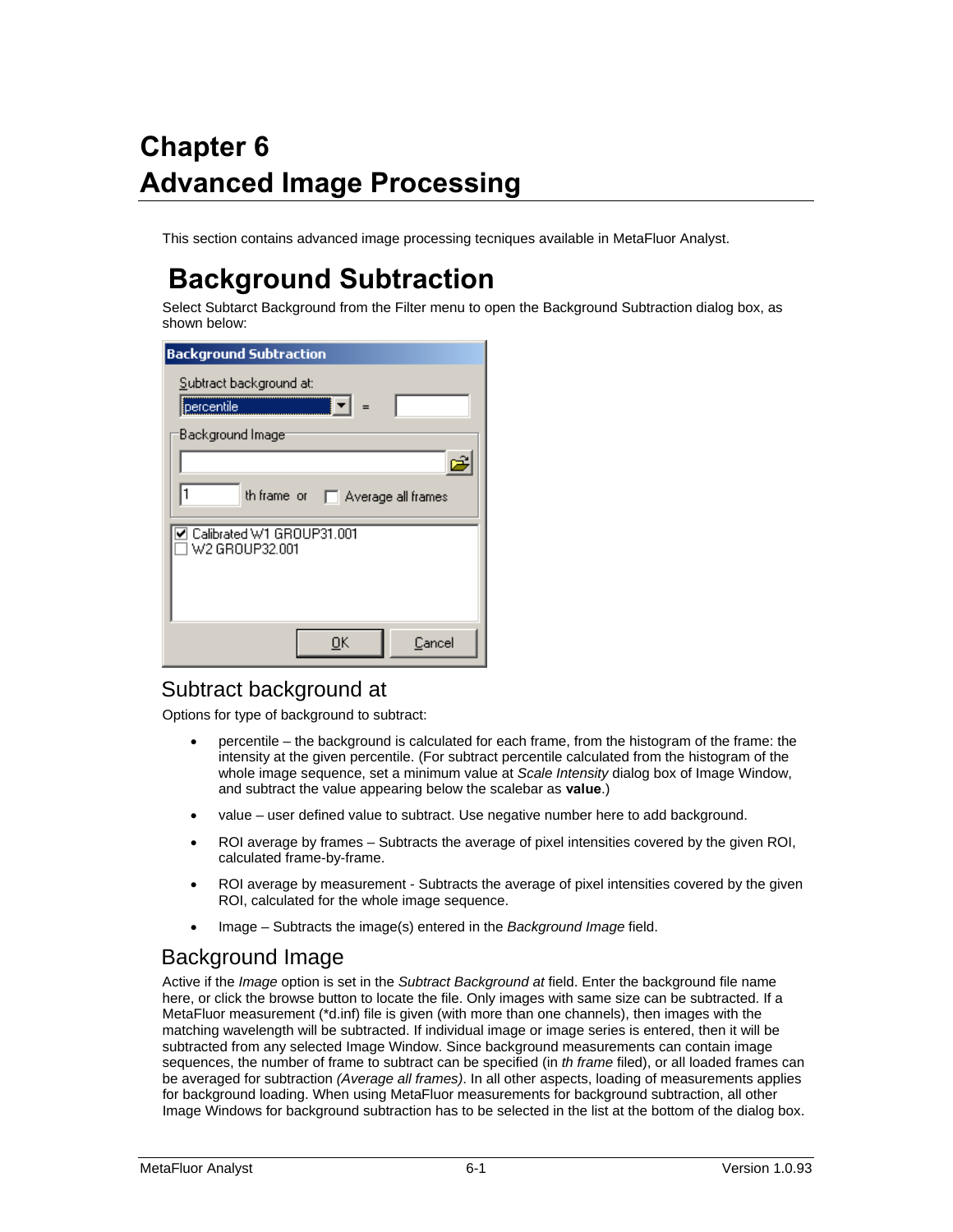**Note: For elimination of uneven background illumination and CCD cold/hot spots, it is ideal to record and subtract a background image of a cell-free area. If there is temporal irregularity in background intensities, like external scattered light entering the microscope, or photobleching of background dye fluorescence, subtraction of ROI average calculated frame-by-frame can correct for these potential artifacts. If the image contains a relatively large amount of background (cell free areas), then subtraction at given percentile can be also used as background subtraction** 

# <span id="page-27-0"></span>**Bleach Correction**

The Bleach Correction command fixes photobleaching or leakage of fluorescent dye. It does this by manipulating the data by the extrapolation of a fitted exponential function on a part (baseline) of the trace. Manipulation means that the first frame remains unchanged, and in the following frames: either the fitted function is subtracted, or the frames are factorized by the relative change from the first fitted value. In this way the drop in the trace due to photobleaching can be eliminated.

Select *Bleach Correction* from the Filter menu to open the Bleach Correction dialog box, as shown below:



#### <span id="page-27-1"></span>Make regression between

The range of the frames--where to fit the exponential.

#### <span id="page-27-2"></span>Independent variable

The independent variable can be the time or frame number. If the timing is irregular, then frame number based bleach correction is suggested, while if the decrease of fluorescence is due to dye leakage, the time based bleach correction is favorable.

#### <span id="page-27-3"></span>Dependent variable

The exponential function is fitted onto the values of the dependent variable; this can be the average intensity of the whole frame, or the average of a given ROI.

#### <span id="page-27-4"></span>Regression type

The two parameter exponential (*y=a\*e^(-b\*x)*) decays to the zero. It can be used with well-subtracted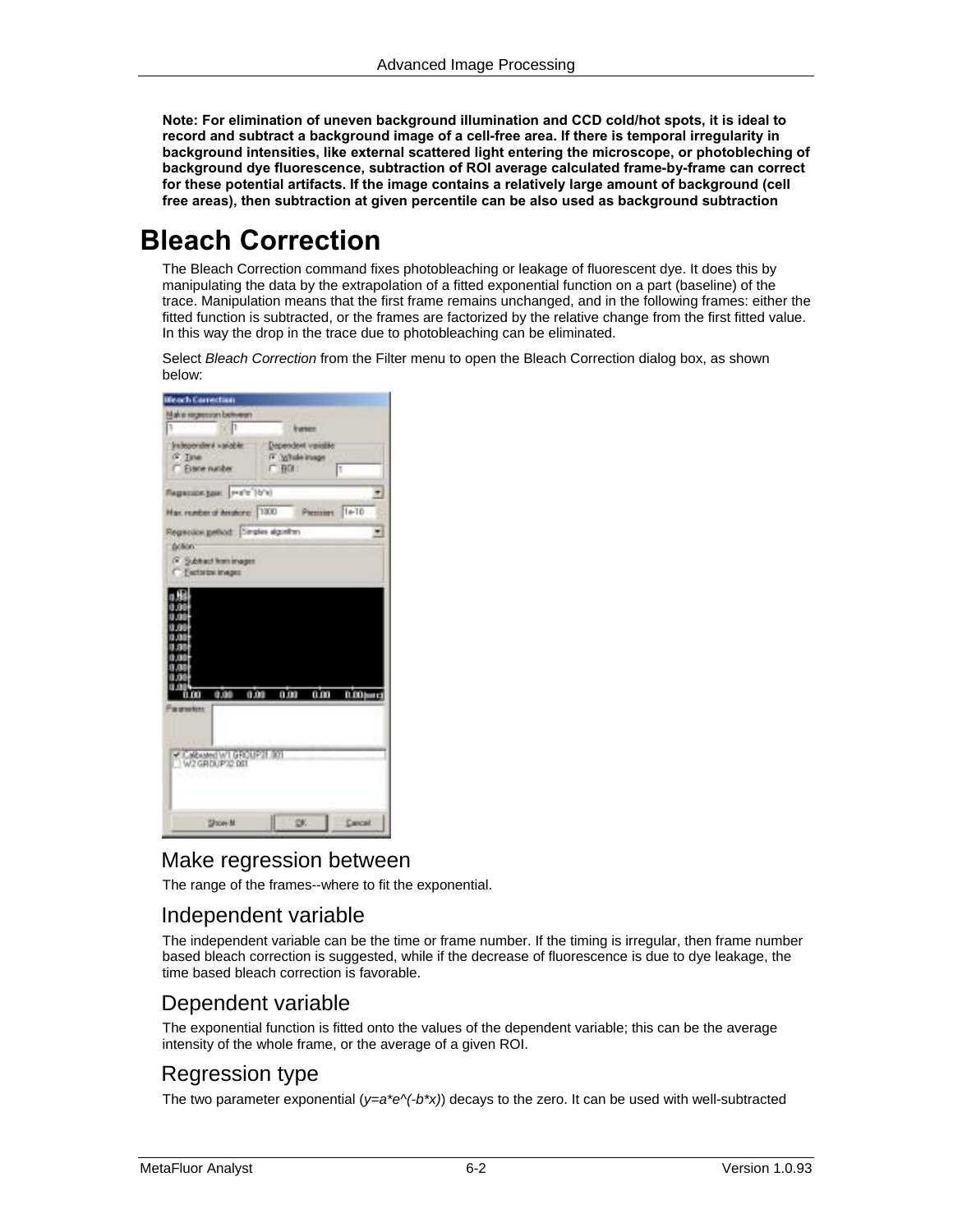background. The three parameter one (*y=a\*e^(-b\*x)+c*) serves more general purpose.

#### <span id="page-28-0"></span>Regression method, number of iterations, precision

The Simplex algorithm works the most reliably. Regression method, number of iterations, precision should not be changed.

#### <span id="page-28-1"></span>Action

- The difference of fitted function from its first value is subtracted from the frames
- Frames are factorized by the relative change of fitted function from its first value

#### <span id="page-28-2"></span>Show Fit

Calculates the regression, shows the parameters, and displays the results on the graph (in red).

### <span id="page-28-3"></span>OK

Calculates the regression and process the images sequence as specified at *Action* filed.

# <span id="page-28-4"></span>**Calibration**

Select *Calibration* from the Calculate menu to open the Calibration dialog box, as shown below:

| <b>Calibration</b>                               |                                                  |
|--------------------------------------------------|--------------------------------------------------|
| Grynkiewicz   Normalize                          |                                                  |
| $C = Kd^*$ $\frac{R - v^*Rmin}{v^*Rmax - R}$ Fb2 | : <u>O</u> utput:<br>C Integer                   |
| 1.0000<br>$Kd =$                                 | $\bigcirc$ Real<br>$\nabla$ Threshold to min/max |
| 1.0000<br>$V =$                                  |                                                  |
| 1071.9406<br>$Rmin =$                            | 1071.9406<br>$Ff2 =$                             |
| $P_{max} = 1071.9406$                            | $Fb2 = 1071.9406$                                |
|                                                  | Cancel                                           |

#### **Grynkiewicz**

Equation to calibrate ratiometric (or non ratiometric) fluorescent dyes:

$$
C = K_d \frac{R - \nu R_{\min}}{\nu R_{\max} - R} \frac{F_{f2}}{F_{b2}}
$$

Where the concetration (C) is calculated from the dye dissociation constant  $(K_d)$ , the maximal and minimal ratio values ( $R_{max}$  and  $R_{min}$ ), the intracellular viscosity (use 1 for water, usually between 0.6-0.8), and from the free and bound dye fluorescence at the wavelength in the denominator ( $F_{f2}$  and  $F_{b2}$ ).

For non ratiometric calibration use  $F_{max}$  and  $F_{min}$  fluorescence intensities instead of  $R_{max}$  and  $R_{min}$ , taking  $F_{t2}$  and  $F_{b2}$  equal to 1.

#### **Normalization**

Proportional scaling for general purposes:

$$
C = k \frac{F - F_{\min}}{F_{\max} - F_{\min}}
$$

Where the concetration (C) is calculated from a arbitrary constant (k), and the maximal and minimal fluorescent intesities ( $F_{\text{max}}$  and  $F_{\text{min}}$ ).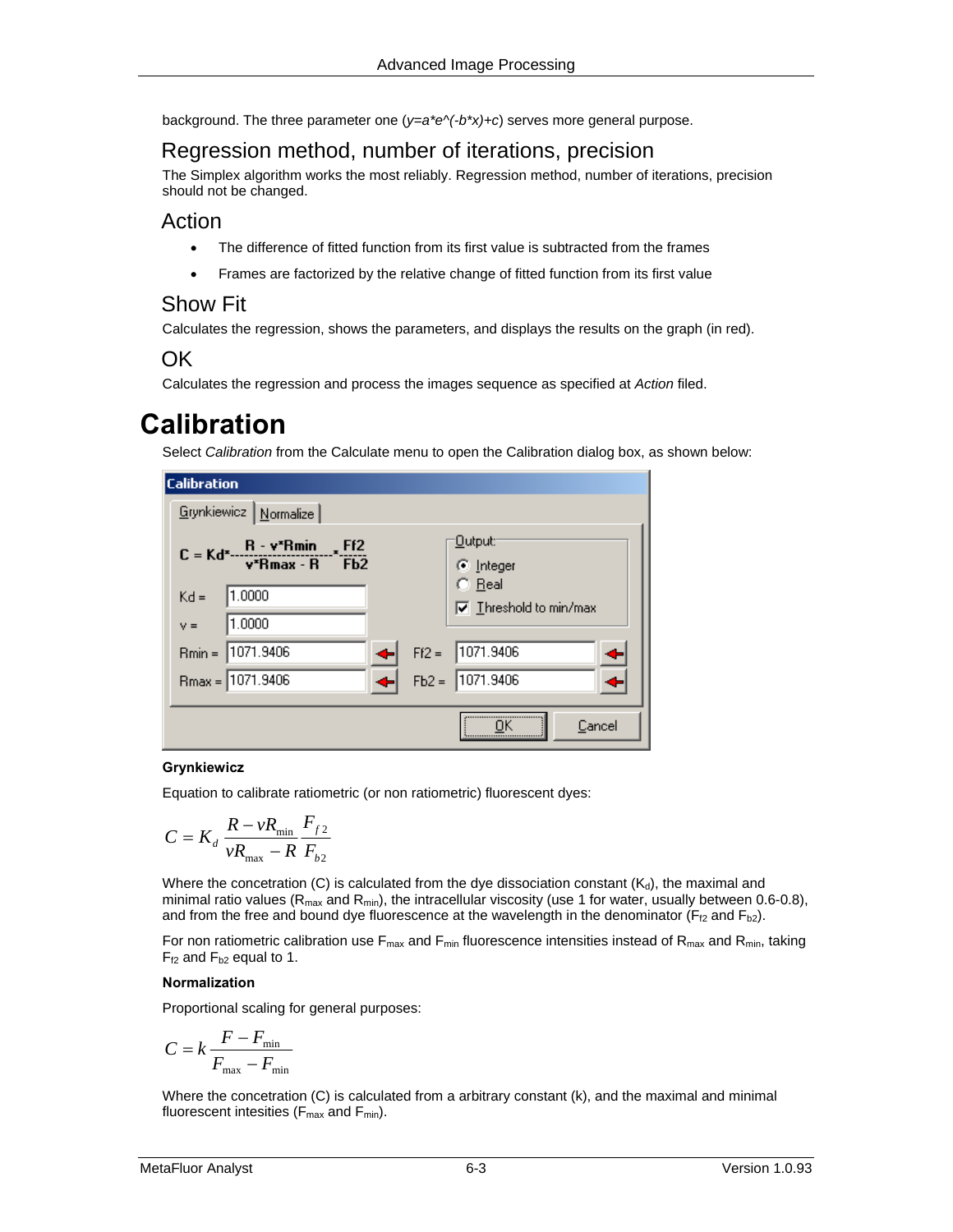#### **Entering values**

To acquire calibration values from Image Windows, press the red arrow button at each field, after the corresponding ROI has been selected in the active Image Window.

#### **Output**

The order of magnitude of the calibrated values are highly affected by  $K_d$  and k. The result can easily be out of the range of the used 16-bit data storage type. Pay attention of output box, where the data storage type is shown of the Image Window to be calibrated. Set the data type of the calibrated Image Window (real or integer) here. For example: if calibration ratio (real values) to intracellular calcium is nM, switch output type to integer.

#### **Threshold min/max**

If selected, pixel values out of the range between  $R_{min}$  and  $R_{max}$  (or  $F_{min}$  and  $F_{max}$ ) are masked by calibrating as zero. Select *Treat Zeros as Mask* at *Preferences* dialog box / *Datasaving* to enable masking during ROI calculation. Also select *Use mask* (=0) to show masking in the Image Windows.

# <span id="page-29-0"></span>**Manual Unmove**

Manual Unmove was designed to correct movements that happened during measurements. The stabile posistioning of structures for ROI calculation in the image sequence can be ensured in this way, in the case of uniform dislocations. Each frame can be freely dislocated or rotated by the numeric keypad arrows (see popup menu). The movement of frames is linearly interpolated between the set positions; the ones after the last set position are remaining in the last set position. If a frame position is set then an "L" sign (Locked) appears on the upper left corner of the image. The first frame appears in green. The current dislocated, rotated frame appears in red, so any dislocation can be easily noticed. To apply the Manual Unmove command to an image, select Manual Unmove from the Filter menu. A sample Image Window after the Manual Unmove command has been applied is shwon below:



To unmove an image after apply the Manual Unmove command, perform the following steps:

- 1 Drag the trackbar to the last correct position.
- 2 Lock the last correct frame by pressing "-" on Numeric keypad.
- 3 Go to the first dislocated frame (or if the dislocation is slow, linear, into any further position).
- 4 Correct position by using the arrow keys in Numeric keypad for dislocation ("1" and "3 for rotation). The red image has overlaping the green one.
- 5 Refine unmovement with repeating previous point in the interpolated frames.

By pressing "-" on the numeric keypad the lock on a frame can be toggled, if the frame is not locked,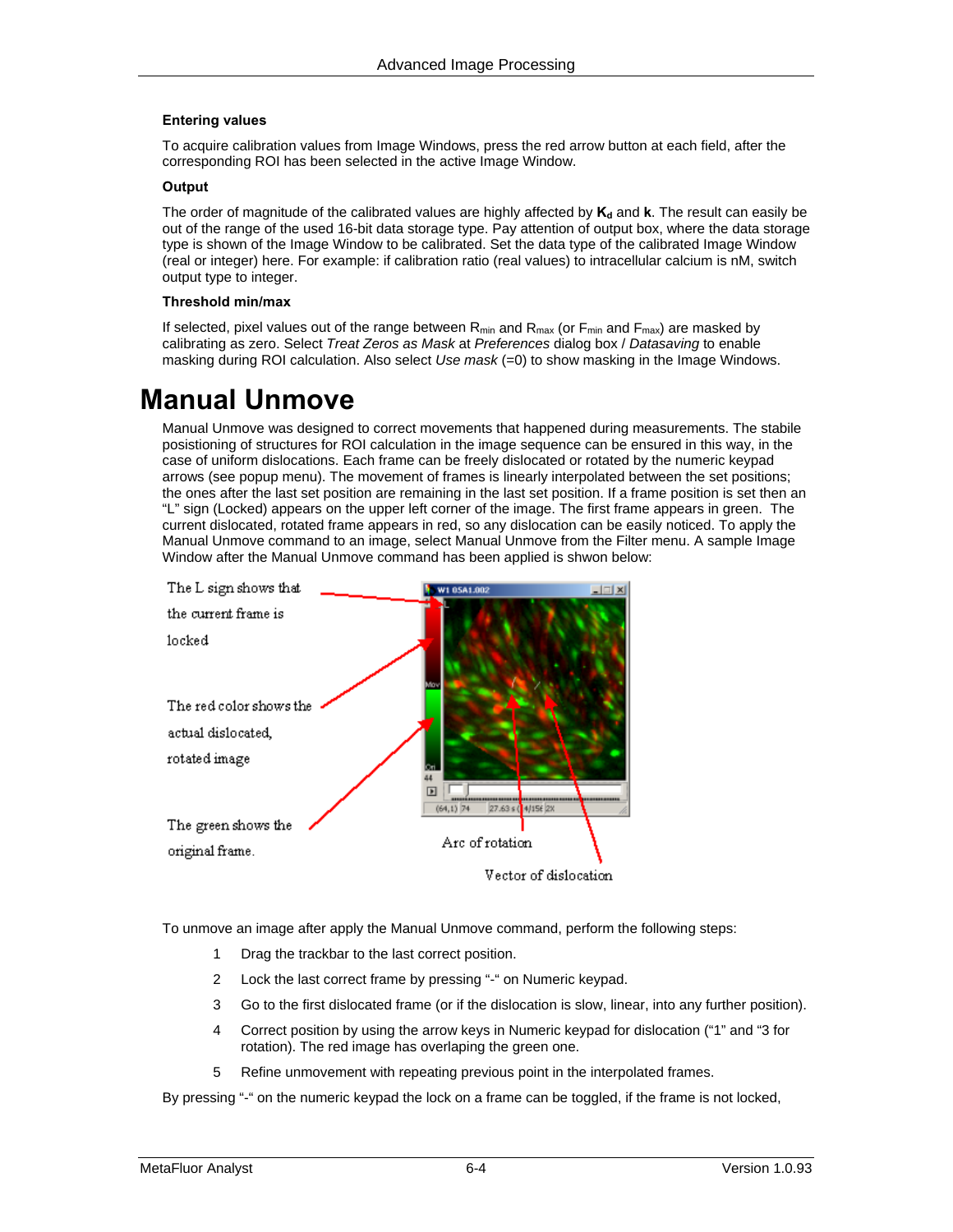then its position is interpolated between the two neighboring ones. The frame movement can be reset by pressing "\*" on the numeric keypad, in this case it returns to the non dislocated position and becomes locked. You can also right-click in the Image Window to acess the Unmove commands.

The unmovement can be finalized by pressing Enter or cancelled with Esc.

# <span id="page-30-0"></span>**Filtering in Time**

Filters acting in time are one dimensional filters, filtering a sequence of pixels in the same position in image plane, along the image sequence. The running average *(Filter / Running Average* menu command*)* and running median *(Filter / Running Median* menu command*)* are for noise reduction. Both are working with a window size (in frames), which can be entered in the appearing dialog box. The average or median is calculated in the given sized window from the beginning of the image sequence shifting the window position one-by-en frame to the end. The result is placed back to the middle of the window. The starting and ending, window size / 2 frames are discarded.

Temporal derivation *(Filter / Temporal derivation* menu command*)* is a temporal, 1 dimensional kernel convolution filter. Capable for filtering any given column vector kernel, thus can be used for not only temporal derivation, but for lowpass (or highpass) filtering in time for data smoothing. The calculated values are multiplied by timefactor, to help data to remain in the dynamic range of the 16-bit data storage (like temporal derivatives can be very small sometimes compared to the intensity values). Kernels can be designed in the Preferences dialog box.

All filtering processes are in place operations.

**Temporal derivation or DF/F calculations are very sensitive for (or amplifying) noise. That is why sometimes good derivative or DF/F images can be obtained after thorough filtering in time, but also in image plane. Median filtering can be used for removing hairy, sparklike noise from the measurements.** 

**Temporal derivation is used for enchanced visualization of propagating wave, like intracellular Ca2+ waves. Drawing a linescan diagram of a temporally differentiated image sequence clearly shows the wavefront of the wave. Kernels for derivation:** 

|        |              | 1/60          |
|--------|--------------|---------------|
|        | $-1/12$      | $-9/60$       |
| 1/2    | 8/12         | 45/60         |
| 0      | $\mathbf{O}$ | $\mathcal{O}$ |
| $-1/2$ | $-8/12$      | $-45/60$      |
|        | 1/12         | 9/60          |
|        |              | $-1/60$       |
|        |              |               |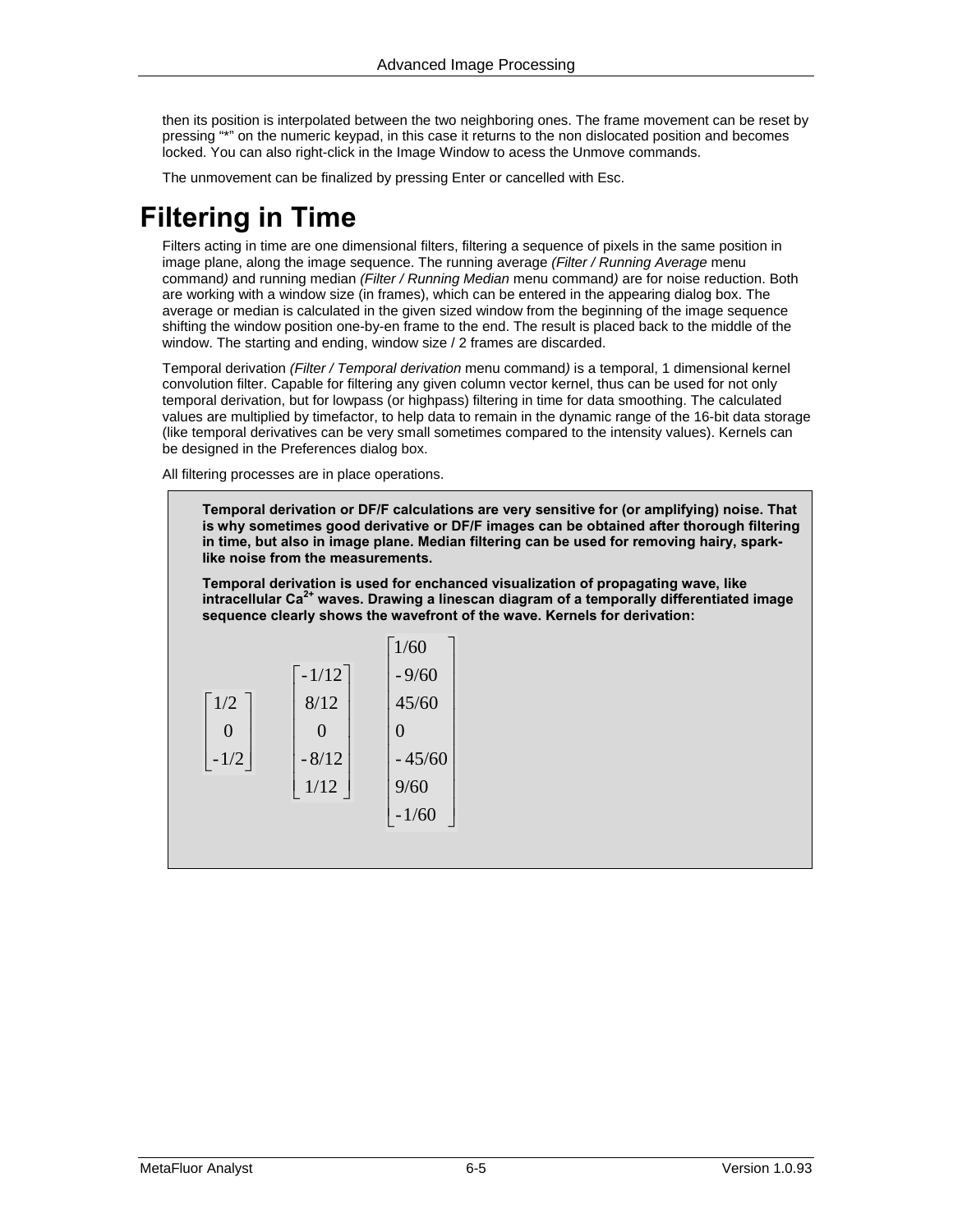# <span id="page-31-0"></span>**Filtering in Image Plane**

Filtering in image plane is used for noise reduction; however, it can also be used for extracting or suppressing certain image details. 2D median filter (*Filter / 2D Median* menu command) works in image plane with the given window size, and the result is placed in the middle of the rectangular filtering window. 2D median filtering suppresses spots appearing the images. Image plane kernel convolution filtering (*Filter / 2D Fixed* or *Custom Kernel Convolution* menu command) can serve as averaging, high and lowpass filtering, spatial derivation according to the given kernel matrix. Kernels can be designed in the Preferences dialog box. Fourier domain filtering can apply a user defined optical transfer function on the images. The result is similar to low or highpass kernel convolution, but the filter design for filtering in Fourier domain is more versatile, and the filtering spares the edges of the images. Practically by appropriate filter function design in Fourier domain the desired sized objects (image details) can be selectively amplified or suppressed. This can range from the correction for uneven background to extraction of fluorescence signal coming from small organelles, like mitochondria.



Or similar, larger derivative kernels like at temporal filtering.

# <span id="page-31-1"></span>**Filtering in Fourier domain**

This section of the user manual assumes the knowledge of image representation in complex Fourier domain, and optical transfer functions (See optics or system control textbooks).

This filter acts as a user defined optical transfer function ( **H***ˆ* ). The software allows to design the Fourier domain representation of the optical transfer function with the following limitations (for simplicity and manageability), assuming, that the image is quadrate, and the origin is in the middle of the image:

The transfer function does not distinguish between directions.

The transfer function does not affect phase, only amplitude, thus the transfer function is real.

Thus the transfer function imagined in 3 dimensions: as transmission factor, function of x and y spatial frequencies (wave numbers) looks like an axial symmetric object, a cone in the case of a lowpass filter.

Thus the  $\bf{H}$  is represented by a real filter function  $(\bf{f_{filter}(k)})$ , which describes the filters transmission factors as a function of wave numbers. **f**<sub>filter</sub>(0) is at the origin, and **H** is built up by circumrotating **ffilter** around the origin, ensuring the same filtering in all spatial directions:

$$
\hat{H}(k_x, k_y) = f_{filter}(\sqrt{k_x^2 + k_y^2})
$$

The filtering is done by the real multiplication of the complex Fourier transform of the image **G**, and reverse Fourier transformation, that is why affects only amplitude and not phase:

$$
G = F^{-1} \{ F \{ G \} \cdot \hat{H} \}
$$

The advantage of using **ffilter** for optical transfer function design is that the diagram of **ffilter** (See filter function design) clearly shows, that which sized image details are transmitted (amplified) or rejected. A filter function for transmission of given sized image details is designed for a certain size and resolution image. Using different size of images with the same filter function will different filtering.

The uniformity of the filter in different directions is satisfied only if the image is quadrate. Since this is not always the case, or if a filter function had been designed earlier for a larger quadrate image, but now only a region of the CCD was read out with the same resolution, and this sub image is intended to be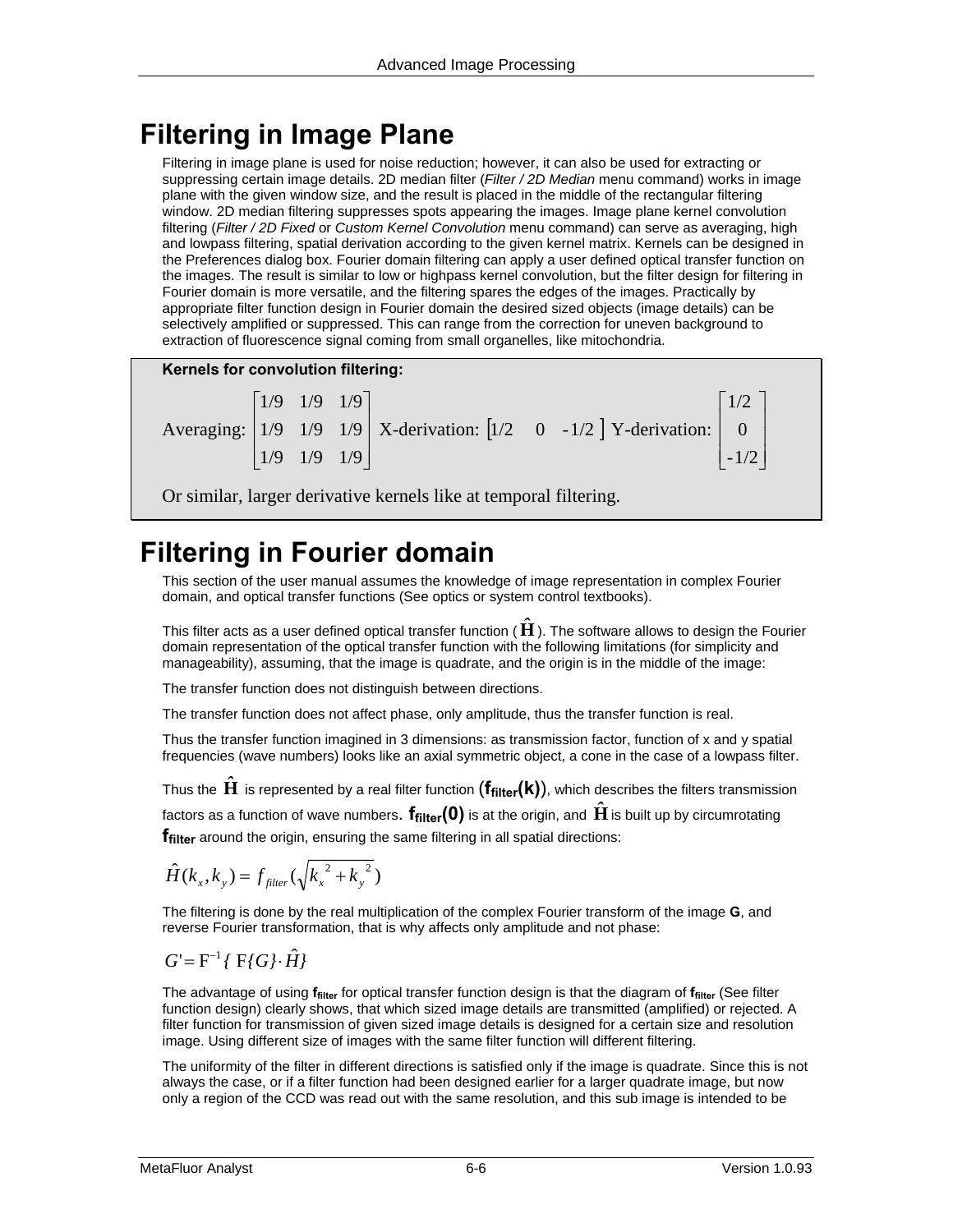filtered similarly as the larger one, then the image has to be mapped into a larger, quadrate one for filtering. The mapping happens by tiling the large image, quadrate with the small one, placing the neighbouring images mirrored. The mirroring applies periodic features for the image, in this way the edges will not be damaged during Fourier transformation.

# <span id="page-32-0"></span>**Filter Function Design**



actual value of functioan at pointer

The *Set DFT Filter* dialog box (DFT= Discrete Fourier Transform) can be invoked by the *Filter / 2D Fourier / Setup DFT* menu command. This dialog box is for designing filter function and setting some properties of the Fourier filtering.

On the editable graph the transmission (1=100%) of filter appears as a function of spatial frequences. Thus low frequency (large) image details are transmitted if the beginning of the plot is high (lowpass), while the high frequency (small) image details are transmitted if the end of the plot is high (highpass). The pointer position is given in the status bar of the window, for the horizontal position in relative distance from origin, percentage 100%=half image size, in spatial frequency (ν), in half of spatial wavelength  $(\lambda/2)$ . The shown vertical position is the transmission factor at the actual spatial frequency. In the background of the plot a set of hyperbolically decreasing bars are visible, if the dialog box was invoked while an Image Window was active. The bars are showing λ/2 values corresponding to size of the active Image Window for the spatial frequencies of the graph. So high transmission factor will transmit (amplify, if >1; or suppress, if =0) image details in the same size as indicated by the bars in each position along the spatial frequency. If the filter function is zero at zero spatial frequency, then the average intensity of the image will be zero.

Edit the plot in the following way:

- 1 Double-click to add a new point to the plot.
- 2 Click and drag point to move.
- 3 Right-click, select *Delete* to delete a point.

#### **Toolbar Icons**

- **Optimization**
- Reset plot to unitary function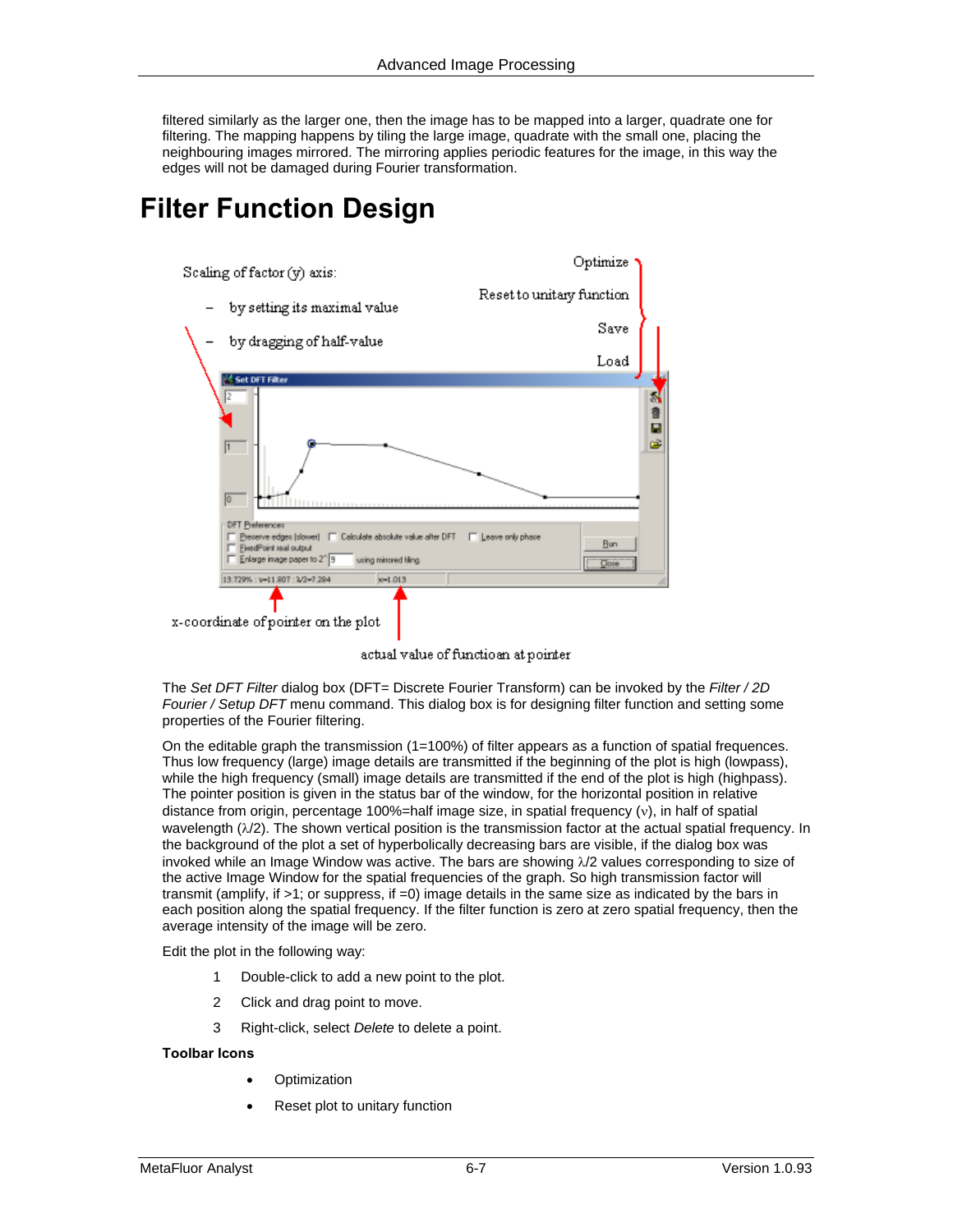- Save saves into own, binary format (\*.flt)
- Load loads previously saved \*.flt format

### <span id="page-33-0"></span>DFT Preferences

## <span id="page-33-1"></span>Preserve Edges

Maps the image with the mirrored tiling (described at *Filtering in Fourier domain*) into a double sized image during filtering — in this way Fourier transformation does not cause artifactial stripes appearing at the edges of the images. Double sized image means four times of calculation at DFT, thus it slows down processing.

# <span id="page-33-2"></span>Real DFT output

The result appears as fixed point real values.

# <span id="page-33-3"></span>Enlarge image paper to 2^... using mirrored tiling

Maps the image with the mirrored tiling (described at *Filtering in Fourier domain*) into a given sized window during filtering. Select this option for filtering non-quadrate images, or smaller images than that for the filter function was designed. For fast DFT transformation 2^n sized images are optimal.

### <span id="page-33-4"></span>Calculate absolute value after DFT

Calculates absolute value of pixel intensities after filtering. Select this option for filtering with highpass characteristics, if the filtered image sequence is for ROI average calculations. Loss of low (and zero) frequency components renders the image zero mean, even during local, ROI calculations. However absolute value calculation applies halos around objects, but makes ROI averaging feasible.

### <span id="page-33-5"></span>Leave only phase

After Fourier transformation the complex amplitudes are set to unitary, while the complex phase is left intact. The filtering continues normally with the multiplication by the transfer function and reverse Fourier transformation.

#### <span id="page-33-6"></span>Run

Runs the filter on the active Image Window, separately on each frame. Same as the *Filter / 2D Fourier / Run DFT* menu command.

#### **Sharpening images (2D blind deconvolution):**

Microscope optics (as every real optics) has low pass optical transfer characteristics. This phenomenon causes blurring of the image and can be considered as a limitation of the resolution. Images can be sharpened by designing a filter function where the higher spatial frequencies are amplified for compensation of the loss of the high frequency components. Very high spatial frequencies (>50% of half image) are carrying mostly noise; that is why these frequencies should be suppressed rather than amplified.

#### **Extraction of mitochondrial fluorescence for calcium imaging [1]:**

Mitochondria are appearing as thin filamentous structures over the bulky cytosolic staining in high-resolution fluorescent images of the calcium sensitive, classical chelator dye rhod-2 or its derivatives loaded to monolayer cell cultures (this dye preferentially loads mitochondria, however not completely selective, stains also the cytosol). With the filter function design it is possible to design a highpass filter, which transmits the high frequency (small) details of mitochondria, while rejects the low frequency (bulky) details of cytosol. Use the absolute value option for gaining images for ROI calculations.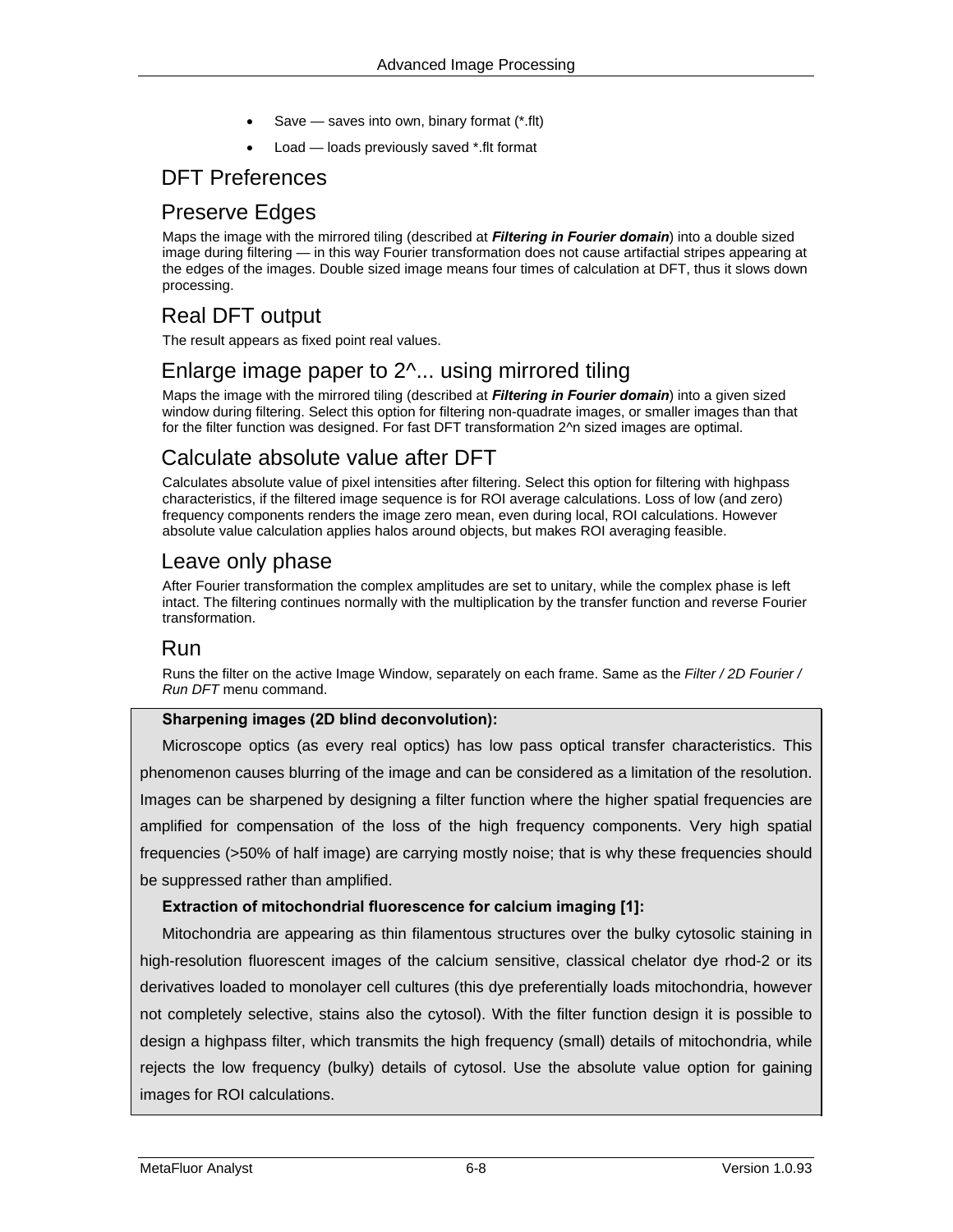The theory is the following:

The fluorescent image (**G(x,y)**) is assumed to consist of the sum of fluorescence deriving from the mitochondria  $(G_m)$  and the cytosol  $(G_c)$ :

$$
G=G_m+G_c
$$

This can be done, because the focal plane of wide-field fluorescence microscopy is thick enough to image both mitochondria and cytosol together. The Fourier transformation of the image keeps the sum structure due to its linear nature:

$$
F\{G\} = F\{G_m + G_c\} = F\{G_m\} + F\{G_c\}
$$

The goal of Fourier transformation is that  $F{G_m}$  and  $F{G_c}$  are separated in the wave number space, i.e. mitochondrial fluorescence (fine details) are represented at high, whereas that from the cytosol at low wave numbers. Thus an appropriate optical transfer function separates mitochondrial derived fluorescence from the cytosolic one.

Use mitofilter.flt for 512x512 pixel images acquired by a 100x optics (0.15 m/pixel).

[1]: Ákos A. Gerencsér and Vera Adam-Vizi, Selective, High-Resolution Fluorescence Imaging of Mitochondrial Ca<sup>2+</sup> Concentration, Cell Calcium 2001; 30.5: 311-321

# <span id="page-34-0"></span>**Optimization of Filter Function for Image Detail Extraction**

Image detail extraction (like the discussed Mitochondrial Calcium measurement) is based on the transmission of spatial frequencies carrying the important information, while rejecting the rest. For the best results the optimally designed filter function is essential. Finding the best filter function is largely empiric, manual work, the *Optimize filter* dialog box gives help in this.

This routine scans a range of spatial frequencies by bandpass filters in the given range, while determining the level of image detail extraction by comparing intensities in different ROIs on the filtered images. A new filter function can be built from the result of the scan, which probably needs also some further manual enhancement, but gives the sketch of the filter function.

To start optimization dialog, perform the following steps:

- 1 Draw two ROIs on the image one over an area rich in details to extract, and one over an area, which is rich in details to reject.
- 2 Start *Set DFT Filter* dialog box (*Filter / 2D Fourier / Setup DFT* menu command), and set up preferences (like enabling image enlargement and absolute value calculation). The filter function will be deleted, so save it if needed.
- 3 Start Optimize filter dialog box, by pressing optimize icon in the top right corner. The Optimize filter dialog box opens, as shown below:

!

!

!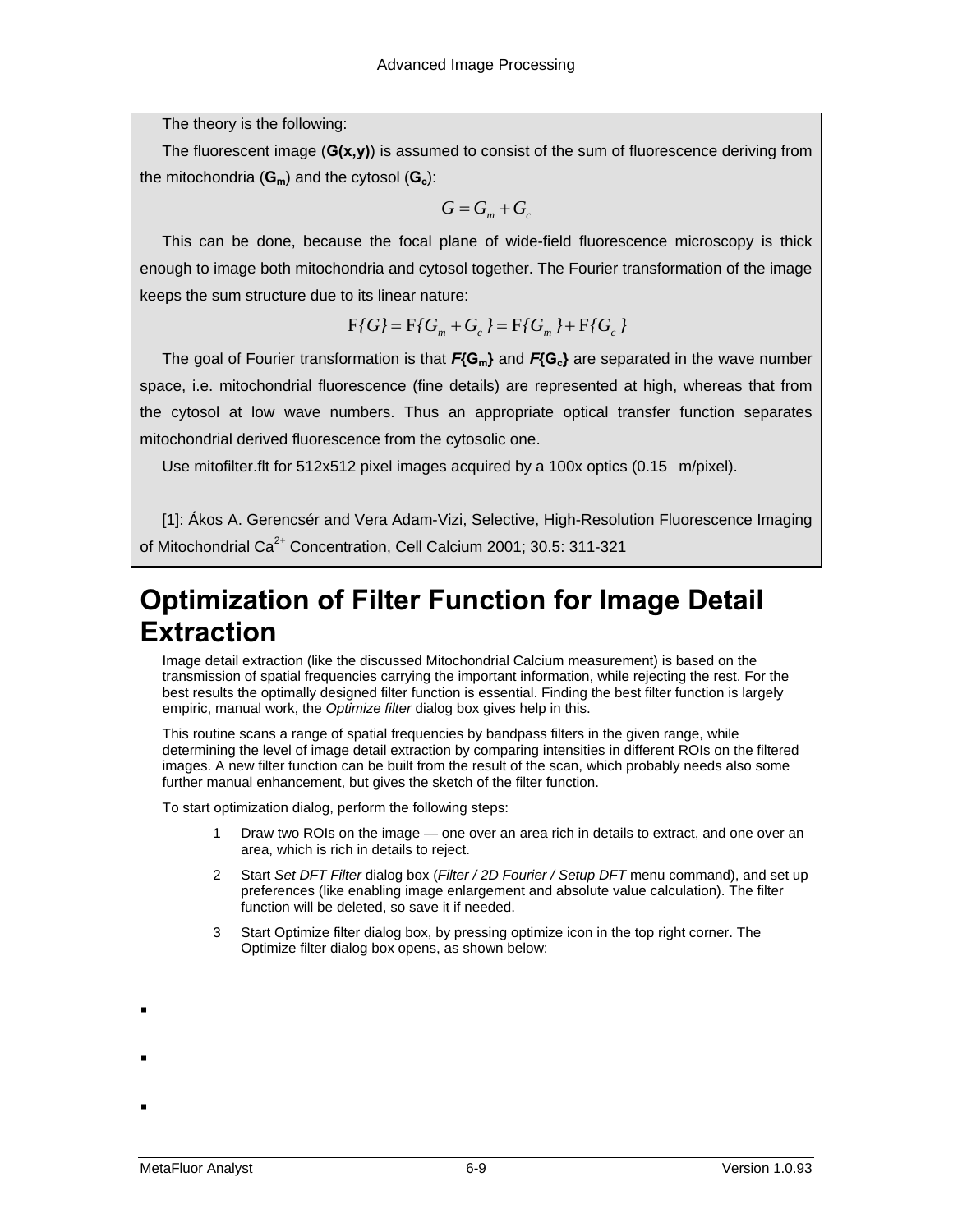| <b>Optimize filter</b>                                                                                                                                   |
|----------------------------------------------------------------------------------------------------------------------------------------------------------|
| <b>Uplimize:</b><br>I۱<br>Signal ROL<br>C S/N ratio<br>F Signal - background<br>l2<br>Background ROI:                                                    |
| Computer<br>h<br>C. Within the current frame:<br>C. Change of signal between hames:<br>130<br>- 60<br><b>Ⅳ</b> Use DF/F                                  |
| Method<br>Frequency scan  <br>Frequency range (relative image frequencies): 0<br>Divide frequency sange into 10<br>parti.                                |
| 4.93453031550253E-0002<br>4.86550356363308E+0000<br>1.76657045232151E+0000<br>5.24177701028467E+0000<br>6.86568857349119E+0000<br>6.25371127646631E-0001 |
| Result<br><b>Build liker</b><br>Use the 1<br>highest part for filtering<br><b>Build filter</b><br>Proportional liber                                     |
| Dolinize<br>Cancel                                                                                                                                       |

# <span id="page-35-0"></span>Signal/Background ROI

Set the ROI number of details to extract in *Signal ROI* field, and set the ROI number of details to reject in *Background ROI* field

### <span id="page-35-1"></span>**Optimize**

The routine will optimize the ratio of Signal over Background (*S/N ratio*) or the difference: *Signal – Background*.

### <span id="page-35-2"></span>Compute

In this field the input frames have to be entered. There are two choices:

**Calculate within the current frame**: Calculates the parameter given at *Optimize* within the actual frame in the actual Image Window. Use this if there are no fluorescence increases in the image sequence.

**Change of signal between frames**: Calculates the change of parameter given at *Optimize* between the given two frames. Use this for extraction details brightening up upon a stimulus. Select *Use DF/F* to compare DF/F normalized changes of Signal and Background.

# <span id="page-35-3"></span>**Method** (Frequency scan)

The routine scans spatial frequencies in the range of *Frequency range* fields (use numbers between 0 and 1) with bandpass filters dividing the range *into Divide frequency range into number* parts.

#### <span id="page-35-4"></span>Result

New filters can be built either by taking the union of the *Use the* number most optimal bandpass filters, or by building a proportional filter assigning 1 transmission to the best bandpass.